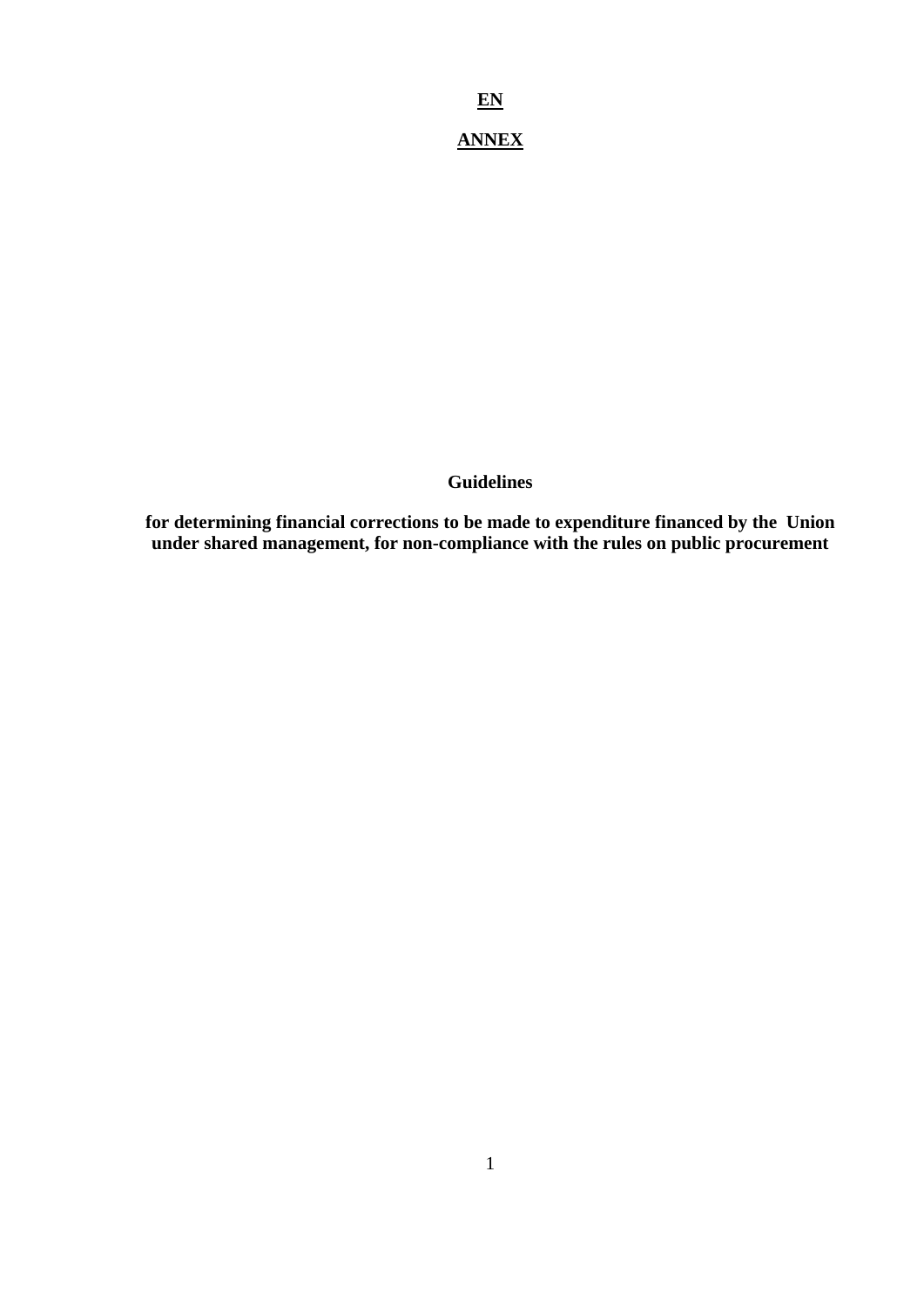## **Table of Contents**

| 1.     |                                                                                  |  |
|--------|----------------------------------------------------------------------------------|--|
| 1.1.   |                                                                                  |  |
| 1.2.   |                                                                                  |  |
| 1.2.1. |                                                                                  |  |
| 1.2.2. | Union law applicable to contract awards not (or not fully) subject to the Public |  |
| 1.3.   |                                                                                  |  |
| 2.     | Main types of irregularities and corresponding rates of financial corrections 9  |  |
| 2.1.   |                                                                                  |  |
| 2.2.   |                                                                                  |  |
| 2.3.   |                                                                                  |  |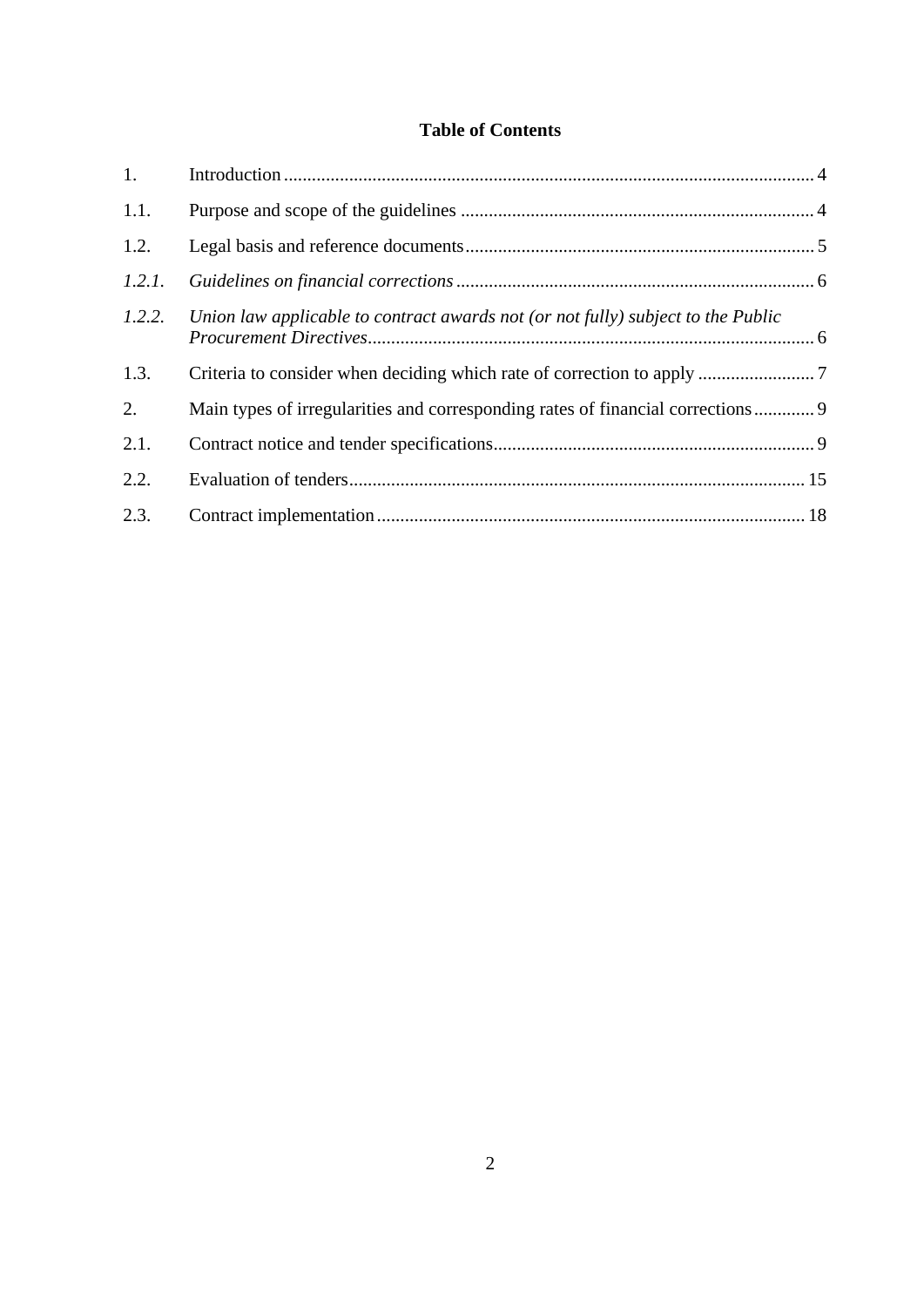### <span id="page-2-1"></span><span id="page-2-0"></span>1. Introduction

### 1.1. Purpose and scope of the guidelines

Guidelines for the financial corrections should be applied primarily in the case of irregularities which constitute breaches of public procurement rules applicable to contracts financed from the Union budget and subject to the shared management method. These public procurement rules are laid out in the Directives on public procurement as specified in section 1.2 (hereinafter - the 'Directives') and in the relevant national law.

The rates of corrections provided in section 2 are also applicable to contracts not (or not fully) subject to the Directives<sup>1</sup>. The range of rates between 5% and 100% established in section 2 are the same as the ones set out in the Commission Decision of 19 October 2011 on the approval of guidelines on the principles, criteria and indicative scales to be applied in respect of financial corrections made by the Commission under Articles 99 and 100 of Council Regulation (EC) No 1083/2006<sup>1</sup> (hereafter – the "Decision on financial corrections"). For Articles 97 and 98 of Council Regulation (EC)  $N^{\circ}1198/2006$  of 27 July 2006, the same range of rates of correction was reproduced, *mutantis mutandis*, in the "Guidelines on financial corrections principles, criteria and indicative scales to be applied in respect of financial corrections made by the Commission under Council Regulation (EC) No 1198/2006", applicable to the European Fisheries Fund (hereafter the "EFF guidelines"). For Article 44 of Council Decision 2007/435/EC of 25 June 2007, Article 46 of Decision No 573/2007/EC of the European Parliament and of the Council of 23 May 2007, Article 48 of Decision No 574/2007/EC of the European Parliament and of the Council of 23 May 2007 and Article 46 of Decision No 575/2007/EC of the European Parliament and of the Council of 23 May 2007, a similar approach was also applied with the Commission Decision C(2011)9771 of 22 December 2011 on the approval of guidelines on the principles, criteria and indicative scales to be applied in respect of financial corrections made by the Commission under the four Funds of the General Programme "Solidarity and Management of Migration Flows" (hereafter "the IF, ERFIII, EBF and RF Decision on financial corrections").

These guidelines replace and update the previous guidelines on the same subject (see recital 5 of this Decision). The updated guidelines reflect the experience drawn from the application of the previous guidelines and intends to bring clarification on the level of corrections to be applied in line with the principle of proportionality and taking into account the relevant case-law. The main differences compared to previous guidance are: 1) clarification on the level of corrections to be applied for some cases, introducing clearer criteria; 2) inclusion of further irregularities not specified in previous guidance but corresponding to cases where irregularities were detected during Union audits and for which financial corrections have been made; 3) harmonization of the level of corrections covering contracts subject to Directives and to Treaty principles. Furthermore, the scope of the guidelines has been widened as the new guidelines apply also to other expenditure than that of the Structural Funds or the Cohesion Fund.

These guidelines should be applied when making financial corrections related to irregularities detected after the date of their adoption. In relation to audit findings and financial corrections of

 $\overline{a}$ 

 $^{1}$  C(2011) 7321 final.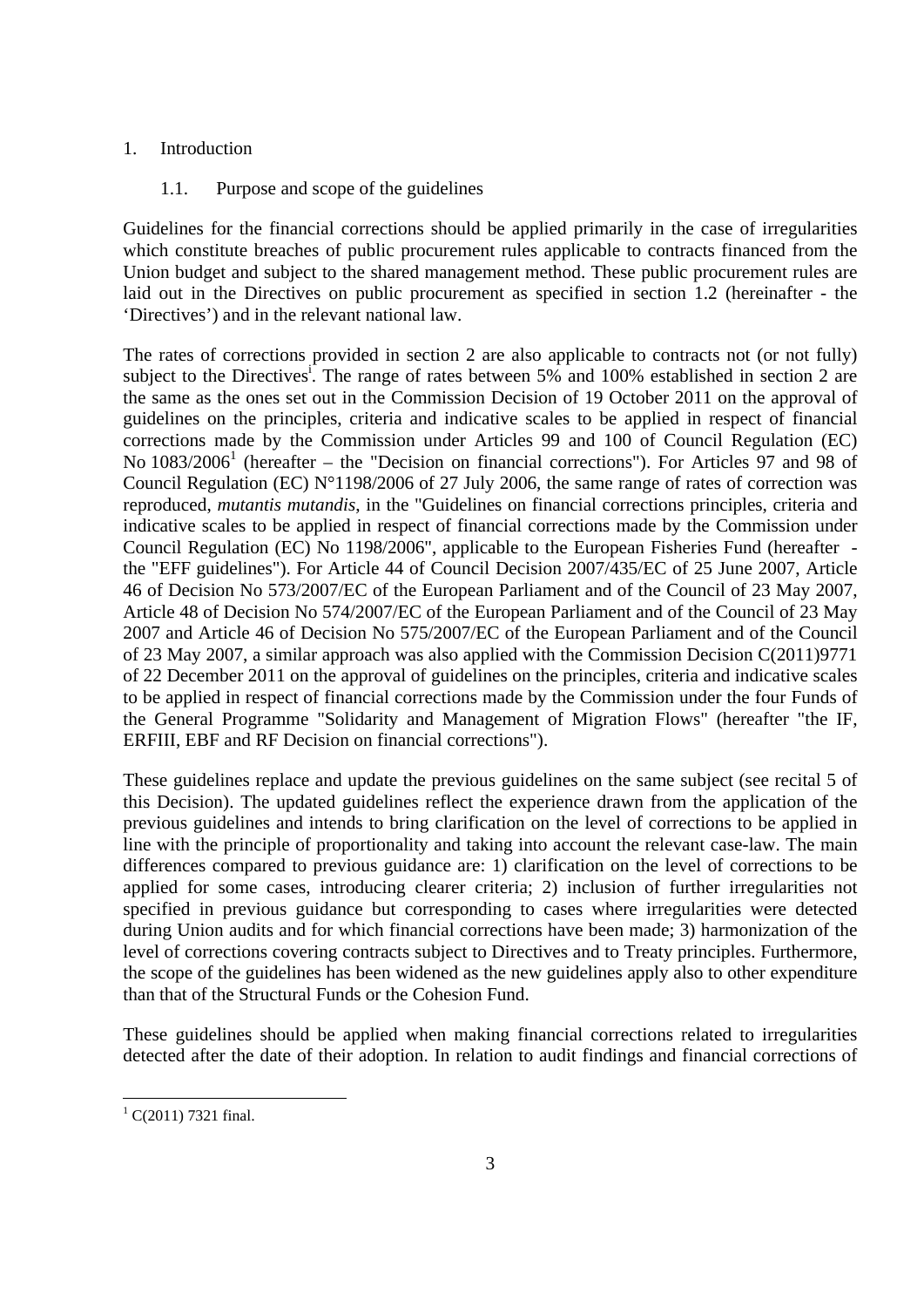the Structural Funds, Cohesion Fund, EFF and the four Funds of the General Programme "Solidarity and Management of Migration Flows" for which the contradictory procedure with the Member State is on-going as at the date of adoption of these guidelines, the Commission will apply the previous existing guidelines (mentioned in recital 5 of this Decision) or these guidelines, ensuring that the rate of correction is the one more favourable to the Member State.

These guidelines also address the need to correct tender evaluations affected by conflicts of interests in respect of which a specific type of irregularity is introduced in section 2 (see irregularity n° 21).

These guidelines also contribute to address the European Parliament 2010 discharge recommendation to harmonise the treatment of public procurement errors for the following policy areas: Agriculture and Natural Resources, Cohesion, Energy and Transport and to promote an increased harmonisation of the European Court of Auditors' and the Commission's quantification of irregularities in public procurement. The Commission will invite the European Court of Auditors to apply these guidelines in the context of their audit work, in order to address the abovementioned European Parliament's recommendation.

The types of irregularities described in section 2 are the most frequently found types of irregularities. Other irregularities not indicated in that section should be dealt with in accordance with the principle of proportionality and, where possible, by analogy to the types of irregularities identified in these guidelines.

Where the Commission detects irregularities related to the non-compliance with public procurement rules, it determines the amount of the financial correction applicable in accordance with these guidelines. The amount of the financial correction is calculated in view of the expenditure amount declared to the Commission and related to the contract (or part of it) affected by the irregularity. The percentage of the suitable scale applies to the amount of the affected expenditure declared to the Commission for the contract in question. The same correction rate should be applied also to any future expenditure related to the same affected contract, before such expenditure is certified to the Commission. Practical example: The amount of the expenditure declared to the Commission for a works contract concluded after the application of illegal criteria is EUR 10 000 000. If the applicable correction rate is 25%, the amount to be deducted from the expenditure statement to the Commission is EUR 2 500 000. Accordingly, the Union financing is reduced on the basis of the relevant financing rate. If afterwards the national authorities intend to declare further expenditure concerning the same contract and affected by the same irregularity, that expenditure should be subject to the same correction rate. In the end, the entire value of the payments related to the contract are corrected on the basis of the same correction rate.

The Member States also detect irregularities<sup>ii</sup>; in such event, they are required to make the necessary corrections. The competent authorities in the Member States are recommended to apply the same criteria and rates when correcting irregularities detected by their own services, unless they apply stricter standards.

#### 1.2. Legal basis and reference documents

<span id="page-3-0"></span>These guidelines take into account Article 80(4) of the Regulation (EU,EURATOM) No 966/2012 on the financial rules applicable to the general budget of the Union, sector-specific rules applicable to the Union co-financing subject to the shared management method, the Directives<sup>iii</sup>,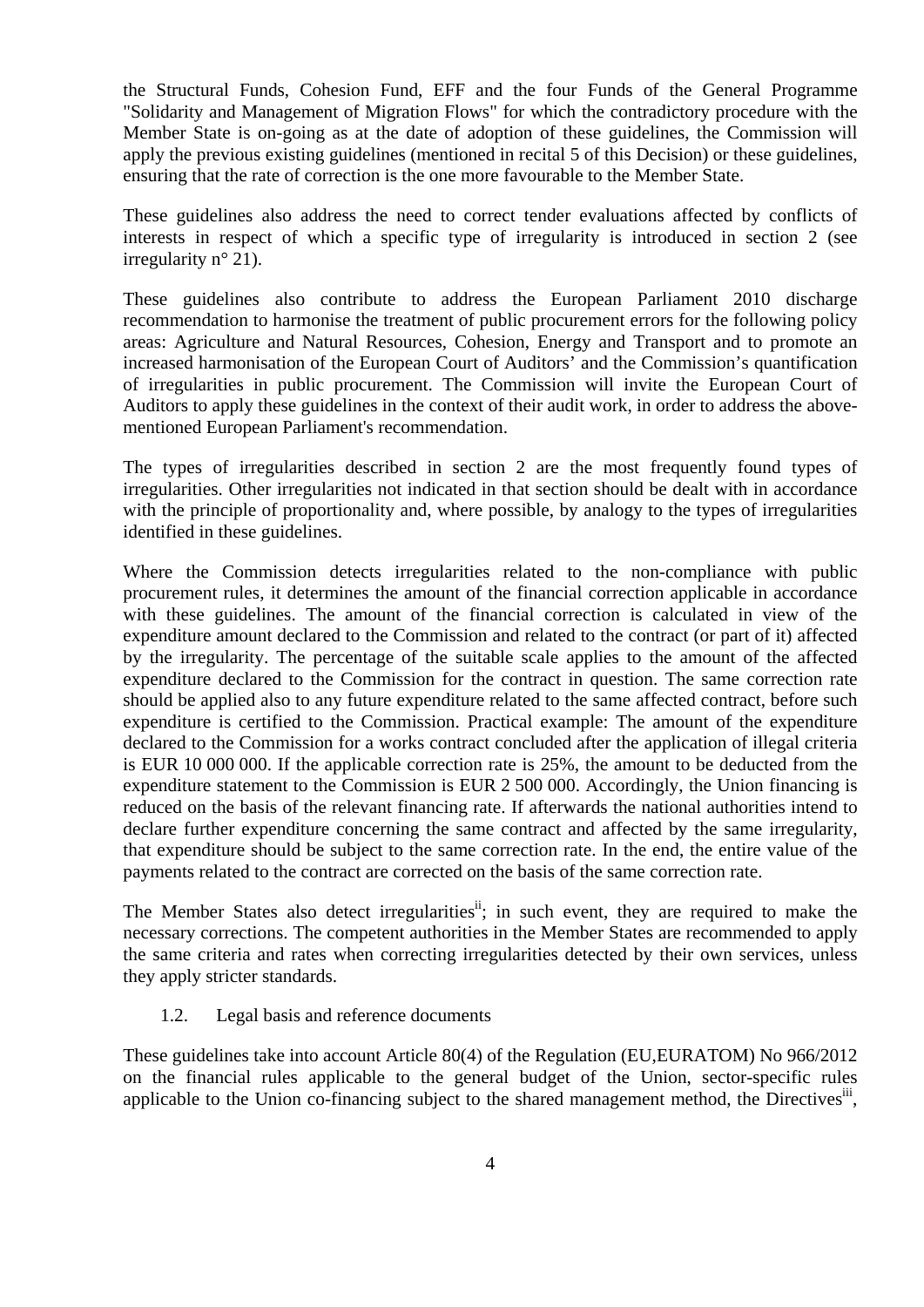and the reference documents specified in sections 1.2.1 and 1.2.2, namely the Decision on financial corrections, the EFF guidelines and the Commission interpretative communication n° 2006/C 179/02 on the "Community law applicable to contract awards not (or not fully) subject to the provisions of the Public Procurement Directives".

In section 2, reference is made to Directive 2004/17/EC of the European Parliament and of the Council of 31 March 2004 coordinating the procurement procedures of entities operating in the water, energy, transport and postal services sectors<sup>2</sup> and Directive 2004/18/EC of the European Parliament and of the Council of 31 March 2004 on the coordination of procedures for the award of public works contracts, public supply contracts and public service contracts<sup>3</sup>. If a public procurement procedure or contract is governed by a prior or subsequent Directive, the correction will be made in line with section 2, where possible, or by analogy to the cases described in that section. Furthermore, the various national public procurement provisions transposing the mentioned Directives should also be considered as a reference when analysing the irregularities at stake.

#### *1.2.1. Guidelines on financial corrections*

<span id="page-4-0"></span>The Decision on financial corrections applies to the programming period  $2007-2013<sup>iv</sup>$  and sets out the general framework and the scales of flat-rate financial corrections applied by the Commission under shared management method for the European Regional Development Fund, the European Social Fund and the Cohesion Fund. The EFF guidelines also reflect the same approach set out in the Decision on financial corrections. The present guidelines follow the same reasoning and scale of corrections. The IF, ERFIII, EBF and RF Decision on financial corrections reflects this approach in regard to the four Funds of the General Programme "Solidarity and Management of Migration Flows". The document VI/5330/97 fixes the Guidelines for the calculation of financial consequences when preparing the decision regarding the Clearance of the Accounts of EAGGF Guarantee.

#### *1.2.2. Union law applicable to contract awards not (or not fully) subject to the Public Procurement Directives*

<span id="page-4-1"></span>As set out in Commission interpretative communication No 2006/C 179/02 on the Community law applicable to contract awards not (or not fully) subject to the provisions of the Public Procurement Directives (hereinafter "the interpretative communication"), the Court of Justice of the European Union has confirmed that "the rules and the principles of the EC Treaty apply also to contracts that fall outside the scope of the Directives".

According to points 1.1 and 1.2 of the interpretative communication, contracting entities from Member States have to comply with the rules and principles of the Treaty on the Functioning of the European Union whenever they conclude public contracts falling into the scope of the Treaty. These principles include the free movement of goods (Article 34 TFEU), the right of establishment (Article 49 TFEU), the freedom to provide services (Article 56 TFEU), nondiscrimination and equal treatment, transparency, proportionality and mutual recognition."

The Court of Justice has developed a set of basic standards for the award of public contracts which are derived directly from the rules and principles of the EC Treaty. The principles of equal

 2 OJ L 134, 30.4.2004, p. 1–113.

<sup>3</sup> OJ L 134, 30.4.2004, p. 114–240.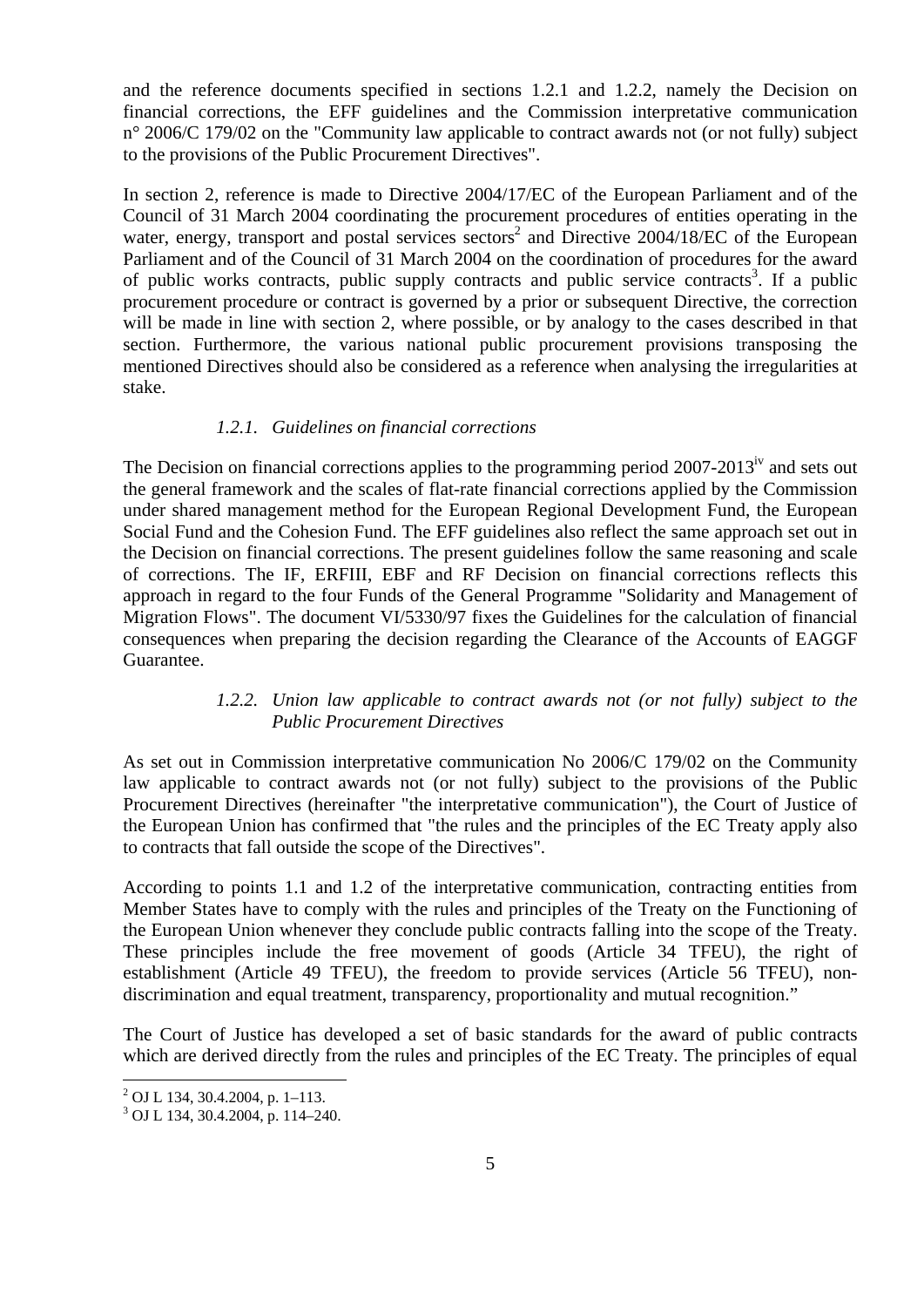treatment and non-discrimination on grounds of nationality imply an obligation of transparency. This obligation, according to the case-law of the Court of Justice*<sup>v</sup> , "consists in ensuring, for the benefit of any potential tenderer, a degree of advertising sufficient to enable the services market to be opened up to competition and the impartiality of the procedures to be reviewed"."* 

The concept of "sufficient degree of advertising" <sup>vi</sup> must be interpreted in the light of the principles enshrined in the Treaty, as interpreted by the Court of Justice and summed up in the interpretative communication.

In light of judgments of the Court of Justice in cases  $C-412/04<sup>4</sup>$ , joined cases  $C-147/06$  and  $C-$ 148/06<sup>5</sup>, and C-507/03<sup>6</sup>, within the context of an infringement procedure, when claiming noncompliance with the rules and principles of the Treaty *"it is for the Commission to establish that"* 

*-* notwithstanding the fact that a contract is not (or not fully) subject to the provisions of the Directives, the contract at stake *"was of certain interest to an undertaking located in a different Member State to that of the relevant contracting authority, and* 

*- that that undertaking was unable to express its interest in that contract because it did not have access to adequate information before the contract was awarded"*vii.

According to paragraph 34 of the judgment in Case C-507/03, *"a mere statement by [the Commission] (…) that a complaint was made to it in relation to the contract in question is not sufficient to establish that the contract was of certain cross-border interest and that there was therefore a failure to fulfil obligations"*.

In this context, when detecting cases of apparent non-respect of principles of transparency and non-discrimination in contracts not (or not fully) subject to the provisions of the Directives, there is a need to determine whether there are elements that would substantiate cross-border interest, including the following:

- the subject-matter of the contract,

- its estimated value, the specifics of the sector concerned (size and structure of the market, commercial practices, etc.),

- the geographic location of the place of performance,

- evidence of tenders from other Member States or expressed interest by companies from a different Member State.

Regardless of the existence of a certain cross-border interest<sup>viii</sup> in relation to a given contract not (or not fully) subject to the provisions of the Directives, there is a need to examine whether the expenditure declared for that contract complies with the national rules on public procurement.

If cross-border interest exists or there is non-compliance with national legislation, the Commission may propose the application of a financial correction based on the criteria

 $\overline{a}$ 

<sup>&</sup>lt;sup>4</sup> *Commission v. Italy* [2008] ECR I-619.<br><sup>5</sup> *SECAP SpA and Santorso Soc. V. Comune di Torino* [2008] ECR I-3565.<br><sup>6</sup> *Commission v. Ireland* [2007] ECR I-9777.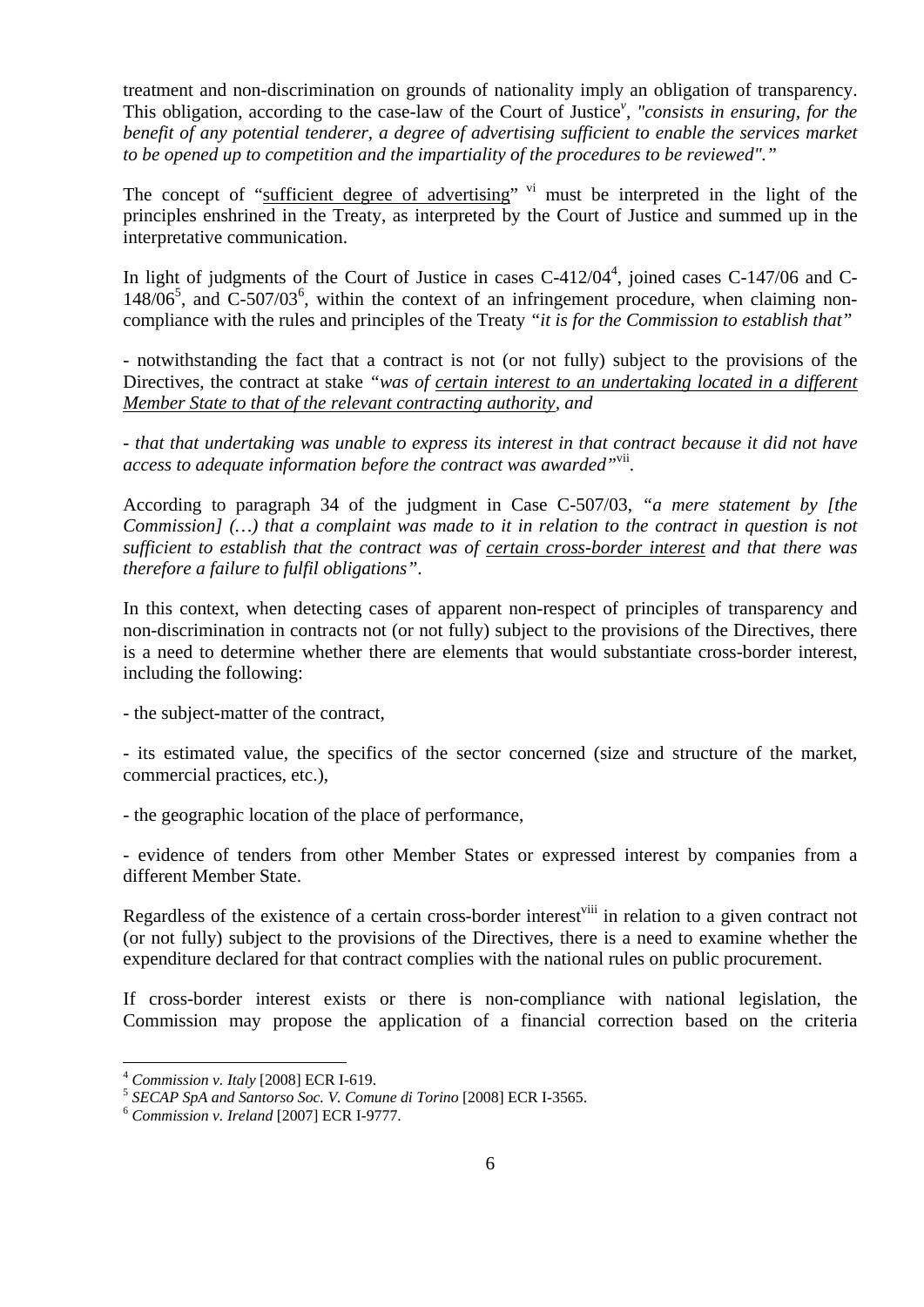established below in section 1.3 and on the scales of corrections defined in section 2. When assessing the cases of non-compliance with national public procurement law the Commission shall take into consideration the national interpretative rules by the competent national authorities.

1.3. Criteria to consider when deciding which rate of correction to apply

<span id="page-6-0"></span>These guidelines set out a range of corrections of 5%, 10%, 25% and 100% that are applied to the expenditure of a contract. They take into account the seriousness of the irregularity and the principle of proportionality. These rates of corrections are applied when it is not possible to quantify precisely the financial implications for the contract in question.

The seriousness of an irregularity related to non-compliance with the rules on public procurement and the related financial impact to the Union budget is assessed taking into account the following factors: level of competition, transparency and equal treatment. When the non-compliance at stake has a deterrent effect to potential tenderers or when the non-compliance leads to the award of a contract to a tender other than the one that should have been awarded, this is a strong indicator that the irregularity is serious.

When the irregularity is only of a formal nature without any actual or potential financial impact, no correction will be made.

Where a number of irregularities are detected in the same tender procedure, the rates of correction are not cumulated, the most serious irregularity being taken as an indication to decide the rate of correction (5 %, 10%, 25% or 100%).

After a correction of a certain type of irregularities has been implemented and the Member State does not take the appropriate corrective measures in regard to other tender procedures affected by the same type of irregularities, the rates of financial corrections may be increased to a higher level of correction (i.e. 10%, 25% or 100%).

A financial correction of 100% may be applied in the most serious cases when the irregularity favours certain tenderer(s)/ candidate(s) or where the irregularity relates to fraud, as established by a competent judicial or administrative body.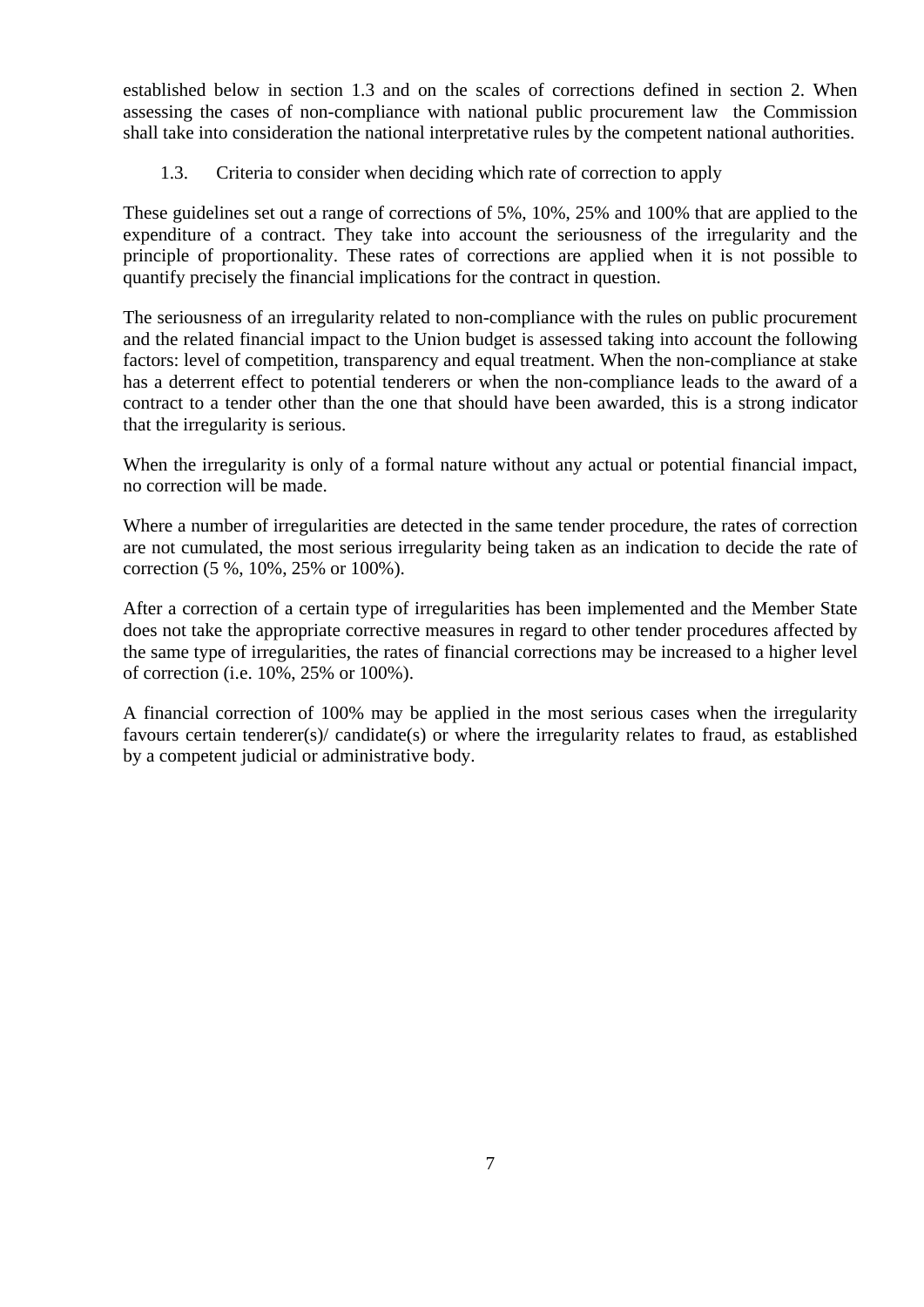#### **2.MAIN TYPES OF IRREGULARITIES AND CORRESPONDING RATES OF FINANCIAL CORRECTIONS**

<span id="page-7-1"></span><span id="page-7-0"></span>

| N <sub>0</sub> | Type of irregularity                       |                                                                                                                                                                                                           | Applicable law / reference Description of the irregularity                                                                                                                                                                      | <b>Rate of correction</b>                                                                                                                                                                                                                                                                                                                                                                                                                                                                                                                                                                                                                                                                                                                                                                                                                                       |
|----------------|--------------------------------------------|-----------------------------------------------------------------------------------------------------------------------------------------------------------------------------------------------------------|---------------------------------------------------------------------------------------------------------------------------------------------------------------------------------------------------------------------------------|-----------------------------------------------------------------------------------------------------------------------------------------------------------------------------------------------------------------------------------------------------------------------------------------------------------------------------------------------------------------------------------------------------------------------------------------------------------------------------------------------------------------------------------------------------------------------------------------------------------------------------------------------------------------------------------------------------------------------------------------------------------------------------------------------------------------------------------------------------------------|
|                |                                            | document                                                                                                                                                                                                  |                                                                                                                                                                                                                                 |                                                                                                                                                                                                                                                                                                                                                                                                                                                                                                                                                                                                                                                                                                                                                                                                                                                                 |
| 1.             | Lack of publication of contract<br>notice. | Articles<br>58<br>35<br>$\circ$ f<br>and<br>Directive 2004/18/EC<br>Article<br>42<br>Directive  <br>of<br>2004/17/EC<br>Section 2.1 of the Commission<br>interpretative communication<br>n° 2006/C 179/02 | The<br>notice<br>contract<br>not<br>was<br>published in accordance with the<br>relevant rules (e.g. publication in the<br>Official Journal of the European<br>Union (OJEU) where this is required<br>by the Directives $xix$ ). | 100%<br>25% if publication of a contract<br>notice(s) is required by the Directives<br>and the contract notice(s) was (not<br>published in the OJEU but it was<br>published in a way that ensures that<br>an undertaking located in another<br>Member<br>State<br>has<br>access to<br>appropriate information regarding the<br>public procurement before it is<br>awarded, so that it would be in a<br>position to submit a tender or express<br>its interest to participate in obtaining<br>that contract. In practice, this means<br>that either the contract notice was<br>published at national level (following)<br>the national legislation or rules in that<br>regard) or the basic standards for the<br>publication of contract notice was<br>respected. For more details on these<br>standards, see section 2.1 of the<br>Commission<br>interpretative |

#### **2.1.Contract notice and tender specifications**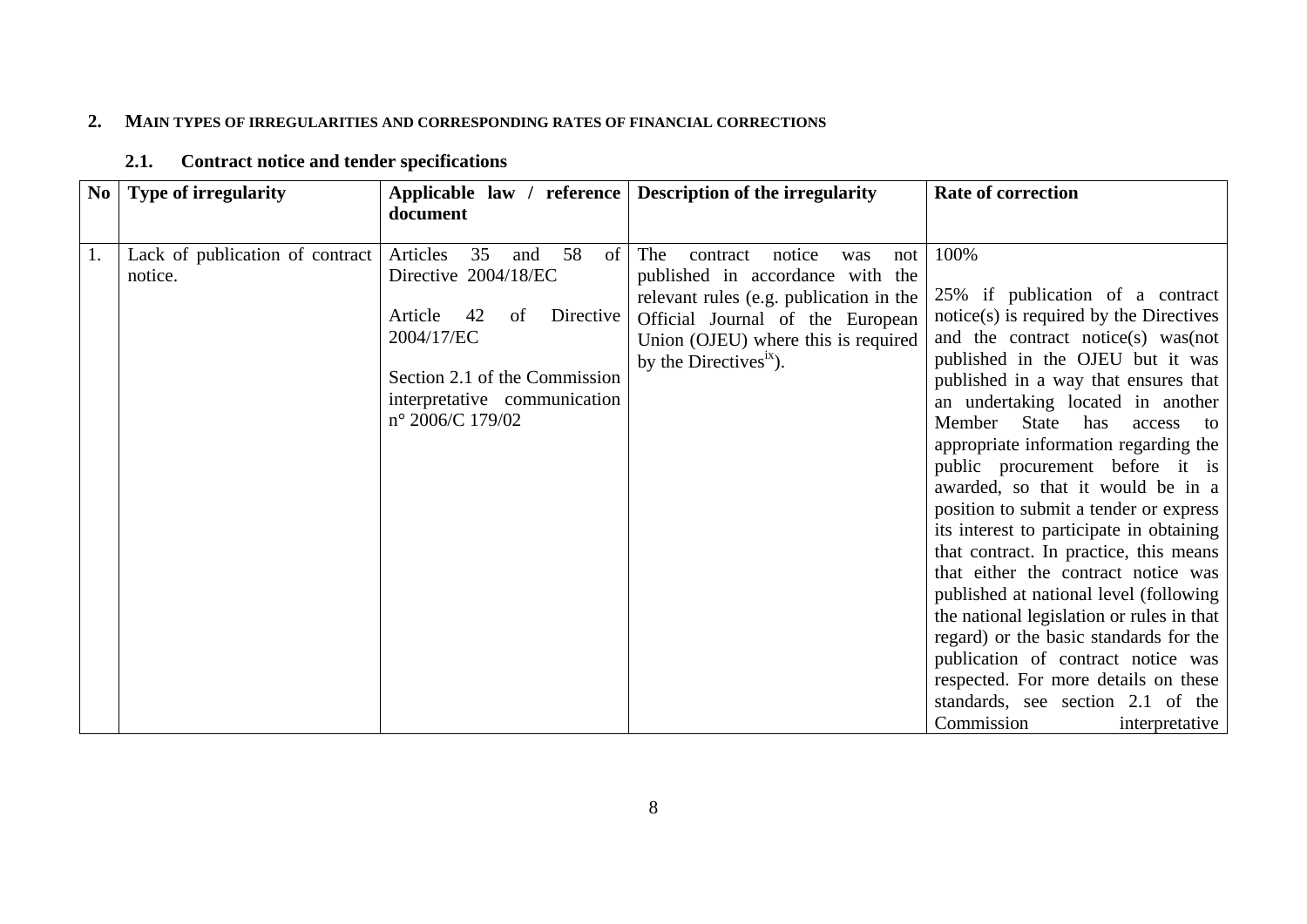|    | No   Type of irregularity                                              | document                                                                                    | Applicable law / reference Description of the irregularity                                                                                                                                                                                                                                           | <b>Rate of correction</b>                                                                                                                                                                                                                                                                                                                                                                                                                                                                                                                                                                                                                                                                                                                                                                                                                                                                     |
|----|------------------------------------------------------------------------|---------------------------------------------------------------------------------------------|------------------------------------------------------------------------------------------------------------------------------------------------------------------------------------------------------------------------------------------------------------------------------------------------------|-----------------------------------------------------------------------------------------------------------------------------------------------------------------------------------------------------------------------------------------------------------------------------------------------------------------------------------------------------------------------------------------------------------------------------------------------------------------------------------------------------------------------------------------------------------------------------------------------------------------------------------------------------------------------------------------------------------------------------------------------------------------------------------------------------------------------------------------------------------------------------------------------|
|    |                                                                        |                                                                                             |                                                                                                                                                                                                                                                                                                      | communication n° 2006/C 179/02.                                                                                                                                                                                                                                                                                                                                                                                                                                                                                                                                                                                                                                                                                                                                                                                                                                                               |
| 2. | Artificial<br>splitting<br>of<br>works/services/supplies<br>contracts. | Article $9(3)$<br>of<br>Directive<br>2004/18/EC<br>Article 17(2) of Directive<br>2004/17/EC | A works project or proposed<br>purchase of a certain quantity of<br>and/or<br>services<br>supplies<br>is.<br>subdivided resulting in its coming<br>outside the scope of the Directives,<br>i.e., preventing its publication in<br>OJEU for the whole set of works,<br>services or supplies at stake. | 100%<br>25% if publication of a contract<br>notice is required by the Directives<br>and the contract notice was not<br>published in the OJEU but it was<br>published in a way that ensures that<br>an undertaking located in another<br>State<br>Member<br>has<br>access<br>to<br>appropriate information regarding the<br>public procurement before it is<br>awarded, so that it would be in a<br>position to submit a tender or express<br>its interest to participate in obtaining<br>that contract. In practice, this means<br>that either the contract notice was<br>published at national level (following<br>the national legislation or rules in that<br>regard) or the basic standards for the<br>publication of contract notice was<br>respected. For more details on these<br>standards, see section 2.1 of the<br>Commission<br>interpretative<br>communication n° 2006/C 179/02. |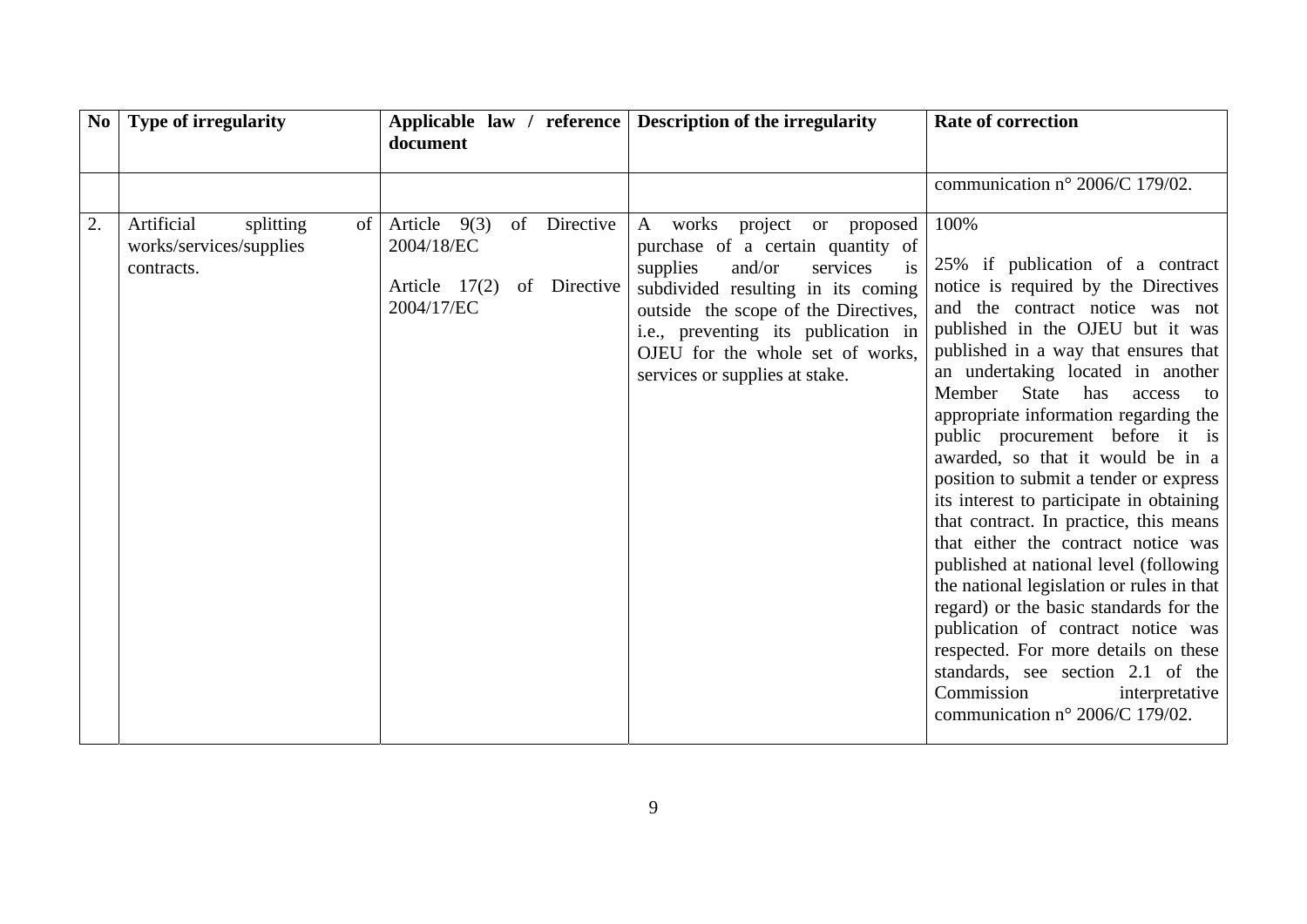| N <sub>0</sub> | Type of irregularity                                                                                                                               | document                                                                                           | Applicable law / reference   Description of the irregularity                                                                                                                                                                                                                                                                                                                                                                                                                                                                      | <b>Rate of correction</b>                                                                                                                                                                                                                                                                                                                                                                                                                                    |
|----------------|----------------------------------------------------------------------------------------------------------------------------------------------------|----------------------------------------------------------------------------------------------------|-----------------------------------------------------------------------------------------------------------------------------------------------------------------------------------------------------------------------------------------------------------------------------------------------------------------------------------------------------------------------------------------------------------------------------------------------------------------------------------------------------------------------------------|--------------------------------------------------------------------------------------------------------------------------------------------------------------------------------------------------------------------------------------------------------------------------------------------------------------------------------------------------------------------------------------------------------------------------------------------------------------|
| 3.             | Non-compliance with<br>time limits for receipt of<br>tenders;<br><b>or</b><br>time limits for receipt of<br>requests to participate <sup>x</sup> . | 38<br>Article<br>of<br>Directive  <br>2004/18/EC<br>Article<br>Directive<br>45<br>of<br>2004/17/EC | The time limits for receipt of tenders<br>(or receipt of requests to participate)<br>were lower than the time limits in the<br>Directives.                                                                                                                                                                                                                                                                                                                                                                                        | 25% if reduction in time limits $\ge$ =<br>50%<br>10% if reduction in time limits $\geq$<br>30%<br>5% if any other reduction in time<br>limits (this correction rate may be<br>reduced to between 2% and 5%,<br>where the nature and gravity of the<br>deficiency is not considered to justify<br>a 5% correction rate).                                                                                                                                     |
| 4.             | Insufficient time for potential $\text{Article } 39(1)$<br>tenderers/candidates to obtain<br>tender documentation                                  | of<br>Directive<br>2004/18/EC<br>Directive<br>Article $46(1)$<br>of<br>2004/17/EC                  | Time<br>for<br>potential<br>tenderers/candidates to obtain tender<br>documentation is too short, thus<br>creating an unjustified obstacle to the<br>opening up of public procurement to<br>competition.<br>Corrections are applied on a case by<br>case basis. In determining the level<br>of the correction, account will be<br>taken of possible mitigating factors<br>related to<br>the specificity<br>and<br>of the contract, in<br>complexity<br>particular a possible administrative<br>burden or difficulties in providing | 25% if the time that potential<br>tenderers/candidates have to obtain<br>tender documentation is less than<br>50% of time limits for receipt of<br>tenders<br>line<br>with relevant<br>(in<br>provisions).<br>10% if the time that potential<br>tenderers/candidates have to obtain<br>tender documentation is less than<br>60% of time limits for receipt of<br>tenders<br>line<br>with<br>(in<br>relevant<br>provisions).<br>5% if the time that potential |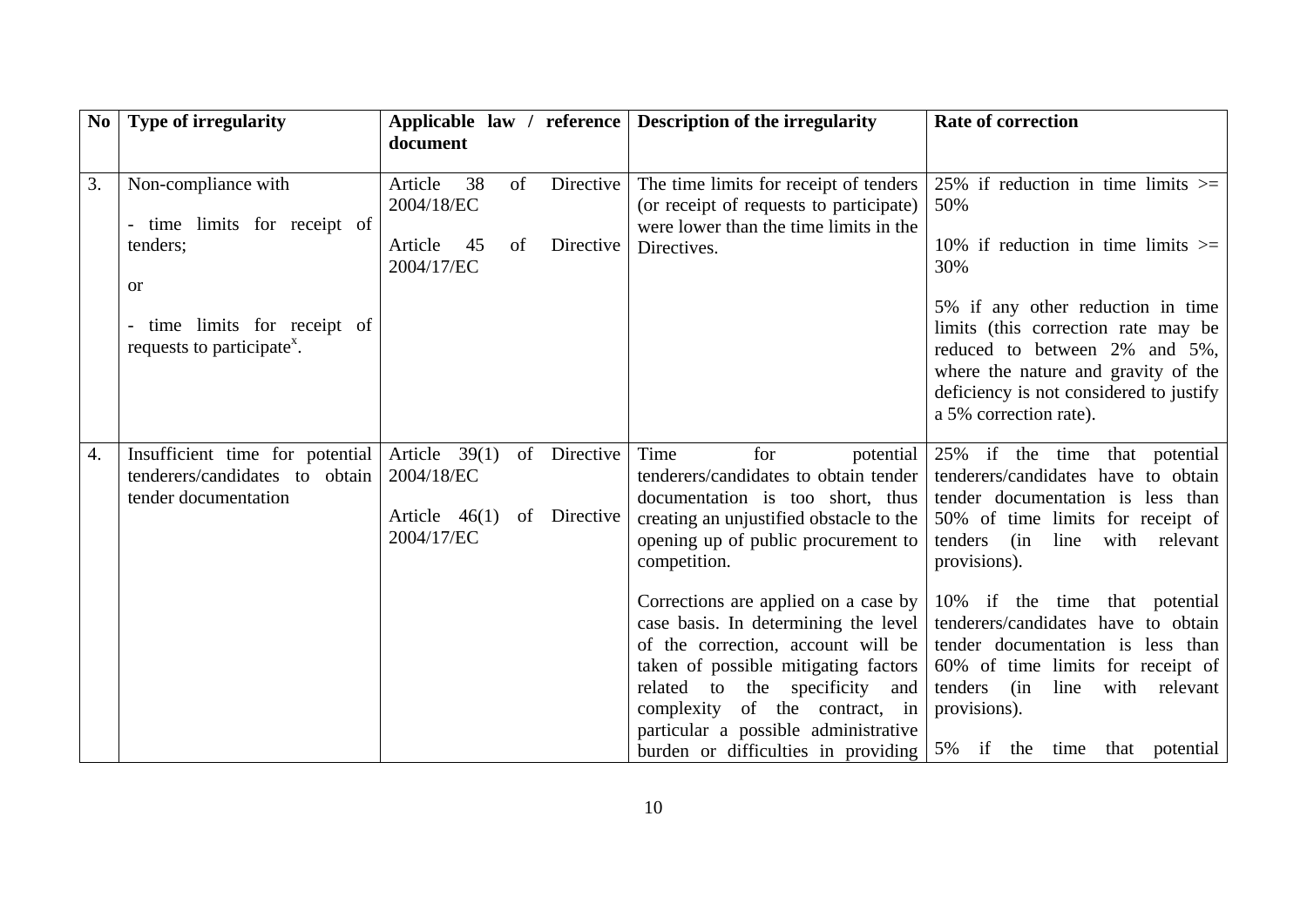| N <sub>0</sub> | Type of irregularity                                                                                                                                                                       | document                                                                                                       | Applicable law / reference Description of the irregularity                                                                                                                                                                                                       | <b>Rate of correction</b>                                                                                                                                                |
|----------------|--------------------------------------------------------------------------------------------------------------------------------------------------------------------------------------------|----------------------------------------------------------------------------------------------------------------|------------------------------------------------------------------------------------------------------------------------------------------------------------------------------------------------------------------------------------------------------------------|--------------------------------------------------------------------------------------------------------------------------------------------------------------------------|
|                |                                                                                                                                                                                            |                                                                                                                | the tender documentation.                                                                                                                                                                                                                                        | tenderers/candidates have to obtain<br>tender documentation is less than<br>80% of time limits for receipt of<br>with relevant<br>(in<br>line<br>tenders<br>provisions). |
| 5.             | Lack of publication of<br>extended time<br>limits for<br>receipt of tenders;<br><b>or</b><br>extended time limits<br>for<br>of<br>receipt<br>requests<br>to<br>participate <sup>x1</sup> . | Article 2 and Article $38(7)$ of<br>Directive 2004/18/EC<br>Articles 10 and $45(9)$ of<br>Directive 2004/17/EC | The time limits for receipt of tenders<br>(or receipt of requests to participate)<br>were extended without publication in<br>accordance with the relevant rules<br>(i.e., publication in the OJEU if the<br>public procurement is covered by the<br>Directives). | 10%<br>The correction can be decreased to<br>5% depending on the seriousness of<br>the irregularity.                                                                     |
| 6.             | Cases not justifying the use of $\vert$ Article 30(1)<br>the negotiated procedure with<br>prior publication of a contract<br>notice.                                                       | of Directive<br>2004/18/EC                                                                                     | Contracting<br>authority<br>awards<br>a<br>public<br>contract<br>by<br>negotiated<br>procedure, after publication of a<br>contract notice, but such procedure is<br>not justified<br>by the relevant<br>provisions.                                              | 25%<br>The correction can be reduced to 10%<br>or 5% depending on the seriousness<br>of the irregularity.                                                                |
| 7.             | For the award of contracts in the<br>field of defence and security<br>directive<br>falling<br>under<br>2009/81/EC<br>specifically,                                                         | Directive 2009/81/EC                                                                                           | Contracting authority<br>awards a<br>public contract in the area of defence<br>security by means of a<br>and<br>competitive dialogue or negotiated                                                                                                               | 100%.<br>The correction can be decreased to<br>$25\%$ , 10% or 5% depending on the                                                                                       |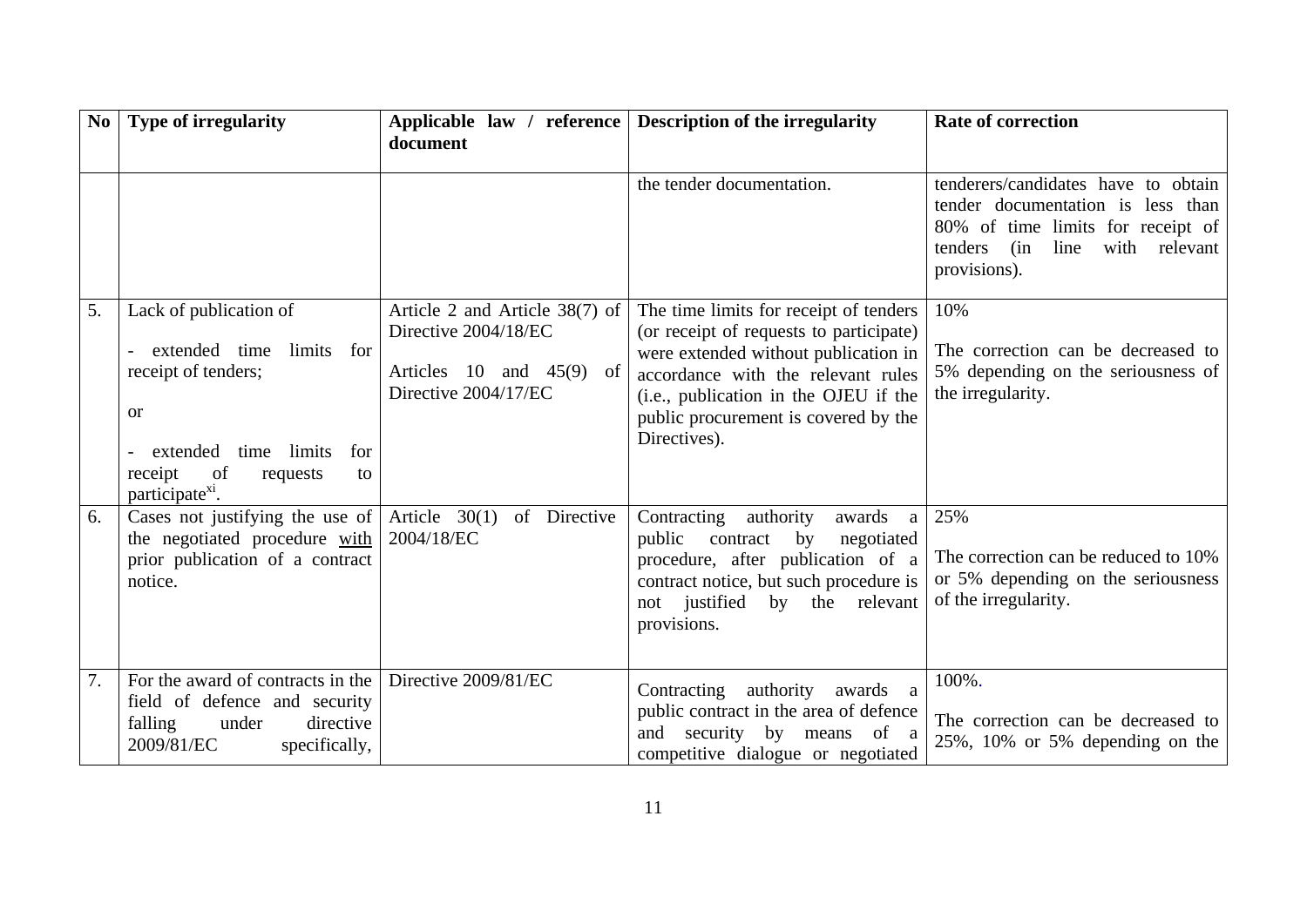| $\bf No$ | Type of irregularity                                                                                                                                                                           | document                                                                                                                                                                                                                                                                             | Applicable law / reference Description of the irregularity                                                                                                                                                                                                                                        | <b>Rate of correction</b>                                                                                                                                                                                                        |
|----------|------------------------------------------------------------------------------------------------------------------------------------------------------------------------------------------------|--------------------------------------------------------------------------------------------------------------------------------------------------------------------------------------------------------------------------------------------------------------------------------------|---------------------------------------------------------------------------------------------------------------------------------------------------------------------------------------------------------------------------------------------------------------------------------------------------|----------------------------------------------------------------------------------------------------------------------------------------------------------------------------------------------------------------------------------|
|          | inadequate justification for the<br>lack of publication of a contract<br>notice                                                                                                                |                                                                                                                                                                                                                                                                                      | procedure without publication of a<br>notice<br>whereas<br>the<br>contract<br>circumstances do not justify the use<br>of such a procedure.                                                                                                                                                        | seriousness of the irregularity.                                                                                                                                                                                                 |
| 8.       | Failure to state:<br>- the selection criteria in the<br>contract notice;<br>and/or<br>- the award criteria (and their<br>weighting) in the contract notice<br>or in the tender specifications. | Articles 36, 44, 45 to 50 and<br>53 of Directive 2004/18/EC<br>and Annexes VII-A (public<br>contract notices: points 17 and<br>23) and VII-B (public works<br>concessions notices: point 5)<br>thereof.<br>Articles 42, 54 and 55 and<br>XIII<br>of Directive<br>Annex<br>2004/17/EC | The contract notice does not set out<br>the selection criteria.<br>And/or<br>When neither the contract notice nor<br>the tender specifications describe in<br>sufficient detail the award criteria as<br>well as their weighting.                                                                 | 25%<br>The correction can be decreased to<br>10% or 5% if the selection/award<br>criteria were stated in the contract<br>notice (or in the tender specifications,<br>as regards award criteria) but with<br>insufficient detail. |
| 9.       | Unlawful and/or discriminatory<br>selection and/or award criteria<br>laid down in the contract notice<br>or tender documents                                                                   | Articles 45 to 50 and 53 of<br>Directive 2004/18/EC<br>Articles 54 and 55 of Directive<br>2004/17/EC                                                                                                                                                                                 | Cases in which operators have been<br>deterred from bidding because of<br>unlawful selection and/or award<br>criteria laid down in the contract<br>notice or tender documents. For<br>example:<br>- obligation to already have an<br>establishment or representative in the<br>country or region; | 25%<br>The correction can be decreased to<br>10% or 5% depending on the<br>seriousness of the irregularity.                                                                                                                      |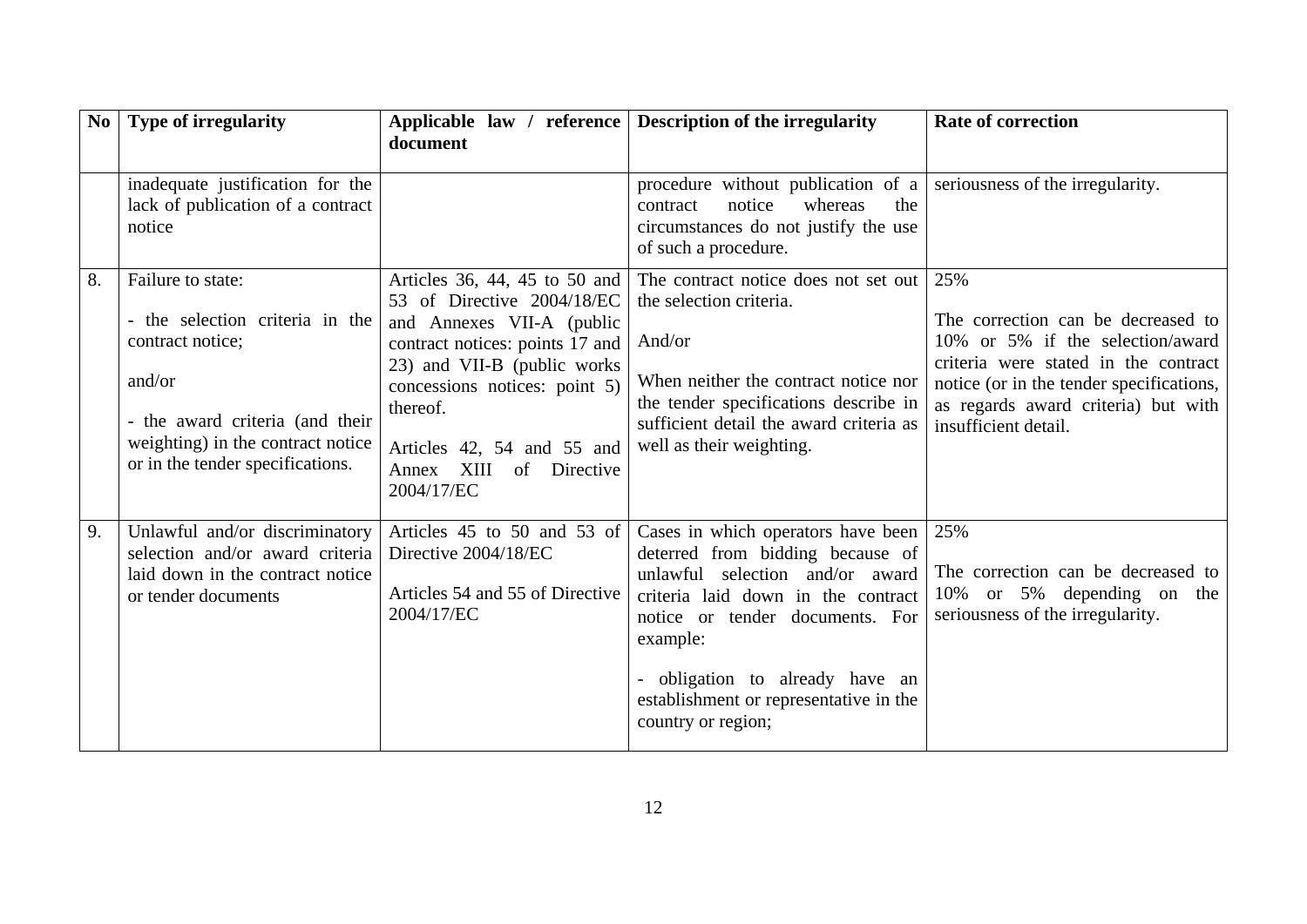| No  | <b>Type of irregularity</b>                                                                   | document                                                                                       | Applicable law / reference   Description of the irregularity                                                                                                                                                                                                                                                                                                     | <b>Rate of correction</b>                                                                                   |
|-----|-----------------------------------------------------------------------------------------------|------------------------------------------------------------------------------------------------|------------------------------------------------------------------------------------------------------------------------------------------------------------------------------------------------------------------------------------------------------------------------------------------------------------------------------------------------------------------|-------------------------------------------------------------------------------------------------------------|
|     |                                                                                               |                                                                                                | - tenderers' possession of experience<br>in the country or region.                                                                                                                                                                                                                                                                                               |                                                                                                             |
| 10. | Selection criteria not related and<br>proportionate to the subject-<br>matter of the contract | of Directive<br>Article $44$ (2)<br>2004/18/EC<br>Article 54(2) of Directive<br>2004/17/EC     | When it can be demonstrated that the<br>minimum capacity levels of ability<br>for a specific contract are not related<br>and proportionate to the subject-<br>matter of the contract, thus not<br>ensuring equal access for tenderers<br>or having the effect of creating<br>unjustified obstacles to the opening<br>up of public procurement to<br>competition. | 25%<br>The correction can be decreased to<br>10% or 5% depending on the<br>seriousness of the irregularity. |
| 11. | Discriminatory<br>technical<br>specifications                                                 | Article $23(2)$<br>of Directive<br>2004/18/EC<br>Article $34(2)$<br>of Directive<br>2004/17/EC | Setting technical standards that are<br>too specific, thus not ensuring equal<br>access for tenderers or having the<br>of<br>effect<br>creating<br>unjustified<br>obstacles to the opening up of public<br>procurement to competition.                                                                                                                           | 25%<br>The correction can be decreased to<br>10% or 5% depending on the<br>seriousness of the irregularity. |
| 12. | Insufficient definition of the<br>subject-matter of the contract                              | Article<br>2<br>of<br>Directive<br>2004/18/EC<br>Article 10 of Directive<br>2004/17/EC         | The description in the contract notice<br>and/or the tender specifications is<br>insufficient<br>for<br>potential<br>tenderers/candidates to determine the<br>subject-matter of the contract.                                                                                                                                                                    | 10%<br>The correction can be decreased to<br>5% depending on the seriousness of<br>the irregularity.        |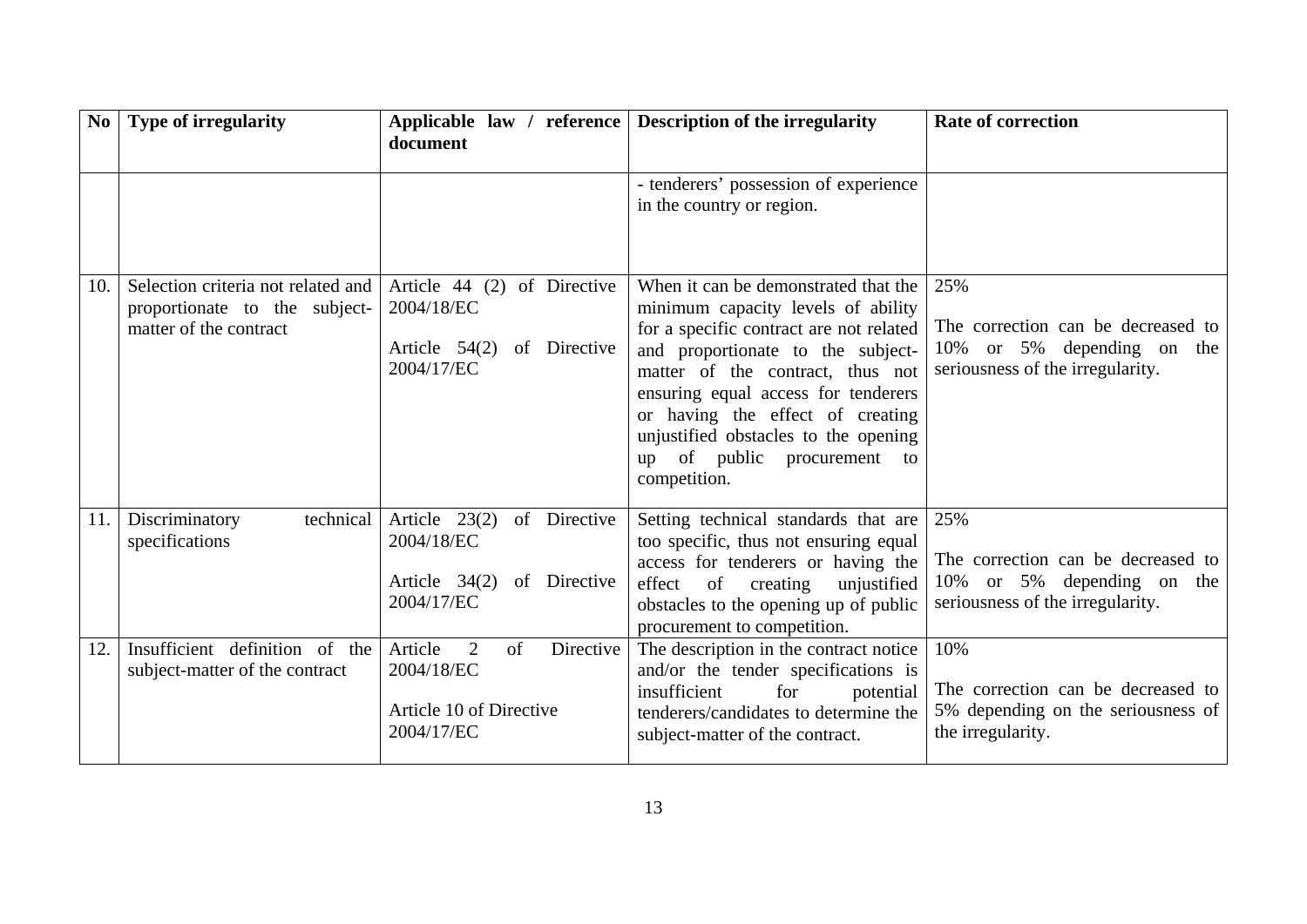| $\bf{No}$   Type of irregularity | document                                                                   | Applicable law / reference Description of the irregularity | <b>Rate of correction</b>                                                                                              |
|----------------------------------|----------------------------------------------------------------------------|------------------------------------------------------------|------------------------------------------------------------------------------------------------------------------------|
|                                  | Cases C-340/02<br>(Commission/France) and C-<br>299/08 (Commission/France) |                                                            | In case the implemented works were<br>not published, the corresponding<br>amount is subject to a correction of<br>100% |

#### **2.2.Evaluation of tenders**

<span id="page-13-0"></span>

| N <sub>0</sub> | <b>Type of irregularity</b>              | Legal basis                      | <b>Description of irregularity</b>                          | <b>Rate of correction</b> |
|----------------|------------------------------------------|----------------------------------|-------------------------------------------------------------|---------------------------|
|                |                                          | reference<br>document            |                                                             |                           |
| 13.            | Modification of selection criteria after | Article<br>$\overline{2}$<br>and | The selection criteria were modified during the selection   | 25%                       |
|                | opening of tenders, resulting in         | Article $44(1)$ of               | phase, resulting in acceptance of tenderers that should not |                           |
|                | incorrect acceptance of tenderers.       | Directive                        | have been accepted if the published selection criteria had  | The correction can be     |
|                |                                          | 2004/18/EC                       | been followed.                                              | decreased to 10% or       |
|                |                                          |                                  |                                                             | 5% depending on the       |
|                |                                          | Article 10 and                   |                                                             | seriousness of<br>the     |
|                |                                          | Article $54(2)$ of               |                                                             | irregularity.             |
|                |                                          | Directive                        |                                                             |                           |
|                |                                          | 2004/17/EC                       |                                                             |                           |
| 14.            | Modification of selection criteria after | Articles 2 and 44                | The selection criteria were modified during the selection   | 25%                       |
|                | opening of tenders, resulting in         | $(1)$ of Directive               | phase, resulting in rejection of tenderers that should have | The correction can be     |
|                | incorrect rejection of tenderers         | 2004/18/EC                       | been accepted if the published selection criteria had been  | decreased to 10% or       |
|                |                                          |                                  | followed.                                                   | 5% depending on the       |
|                |                                          | Articles 10 and                  |                                                             | of<br>seriousness<br>the  |
|                |                                          | 54(2)<br>of                      |                                                             | irregularity.             |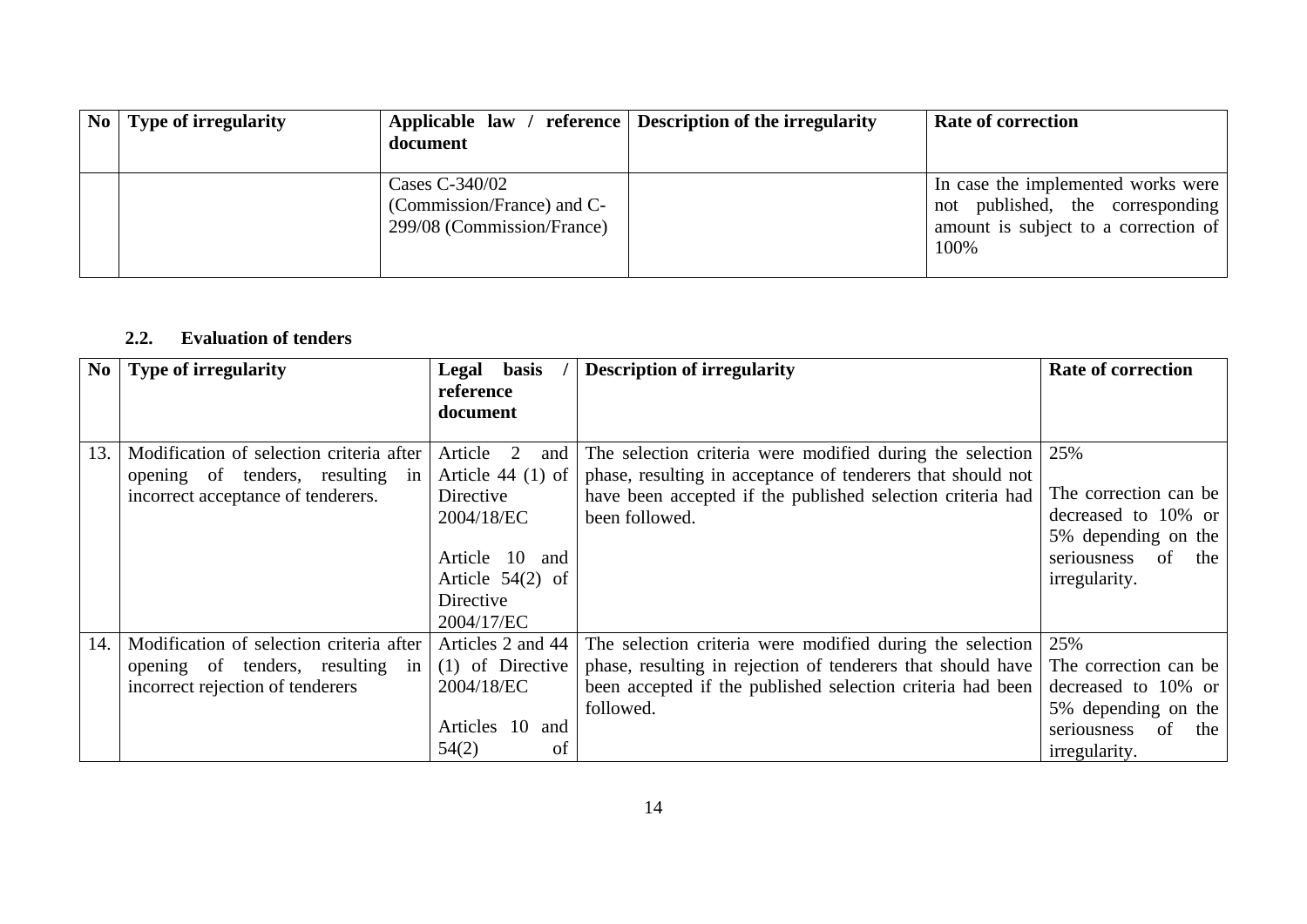| N <sub>0</sub> | <b>Type of irregularity</b>                                                               | Legal basis<br>reference                                                                           | <b>Description of irregularity</b>                                                                                                                                                                                                                                                                                                                                                                                                                                                    | <b>Rate of correction</b>                                                                                                           |
|----------------|-------------------------------------------------------------------------------------------|----------------------------------------------------------------------------------------------------|---------------------------------------------------------------------------------------------------------------------------------------------------------------------------------------------------------------------------------------------------------------------------------------------------------------------------------------------------------------------------------------------------------------------------------------------------------------------------------------|-------------------------------------------------------------------------------------------------------------------------------------|
|                |                                                                                           | document                                                                                           |                                                                                                                                                                                                                                                                                                                                                                                                                                                                                       |                                                                                                                                     |
|                |                                                                                           | Directive<br>2004/17/EC                                                                            |                                                                                                                                                                                                                                                                                                                                                                                                                                                                                       |                                                                                                                                     |
| 15.            | Evaluation<br>tenderers/candidates<br>of<br>using unlawful selection or award<br>criteria | 53<br>Article<br>of<br>Directive<br>2004/18/EC<br>55<br>Article<br>of<br>Directive<br>2004/17/EC   | During the evaluation of tenderers/candidates, the selection<br>criteria were used as award criteria, or the award criteria (or<br>respective sub-criteria or weightings) stated in the contract<br>notice or tender specifications were not followed, resulting<br>in the application of unlawful selection or award criteria.<br>Example: Sub-criteria used for the award of the contract are<br>not related to the award criteria in the contract notice/tender<br>specifications. | 25%<br>The correction can be<br>decreased to 10% or<br>5% depending on the<br><sub>of</sub><br>seriousness<br>the<br>irregularity.  |
| 16.            | Lack of transparency<br>and/or equal<br>treatment during evaluation                       | Articles 2 and 43<br>Directive<br>of<br>2004/18/EC<br>of<br>Articles 10<br>Directive<br>2004/17/EC | The audit trail concerning in particular the scoring given to<br>each bid is unclear/unjustified/lacks transparency or is non-<br>existent.<br>And/or<br>The evaluation report does not exist or does not contain all<br>the elements required by the relevant provisions.                                                                                                                                                                                                            | 25%<br>The correction can be<br>reduced to 10% or 5%<br>depending<br>the<br>on<br>$\sigma$ f<br>seriousness<br>the<br>irregularity. |
| 17.            | Modification<br>of<br>tender<br>during<br>a<br>evaluation                                 | Article<br>2<br>of<br>Directive<br>2004/18/EC<br>of<br>10<br>Article<br>Directive                  | The contracting authority allows a tenderer/candidate to<br>modify its tender during evaluation of offers                                                                                                                                                                                                                                                                                                                                                                             | 25%<br>The correction can be<br>reduced to 10% or 5%<br>depending<br>the<br>on<br>of<br>seriousness<br>the                          |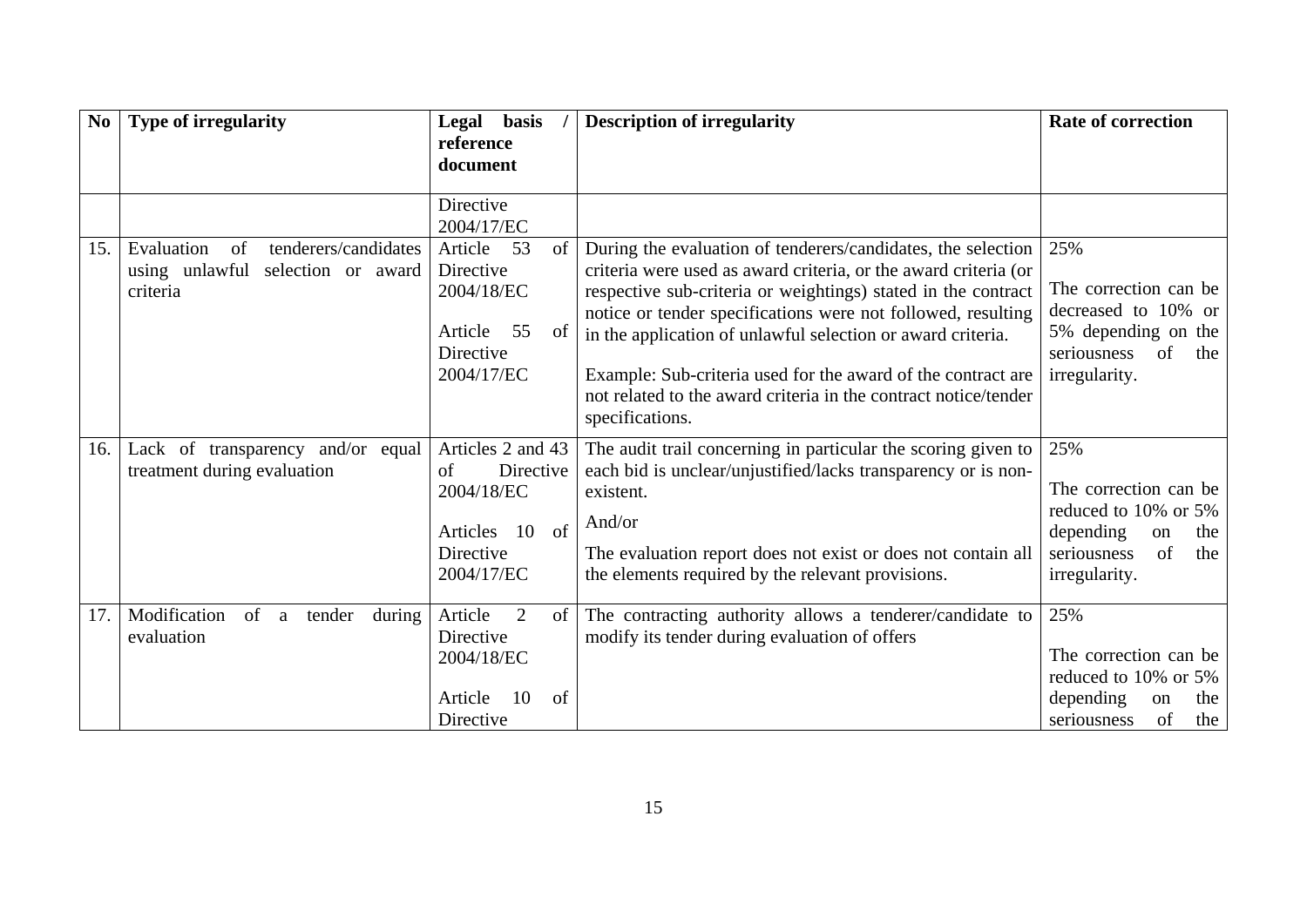| N <sub>0</sub> | <b>Type of irregularity</b>                                                                                                                                                                                           | Legal basis<br>reference<br>document                                                            | <b>Description of irregularity</b>                                                                                                                                                                                                                                         | <b>Rate of correction</b>                                                                                                   |
|----------------|-----------------------------------------------------------------------------------------------------------------------------------------------------------------------------------------------------------------------|-------------------------------------------------------------------------------------------------|----------------------------------------------------------------------------------------------------------------------------------------------------------------------------------------------------------------------------------------------------------------------------|-----------------------------------------------------------------------------------------------------------------------------|
|                |                                                                                                                                                                                                                       | 2004/17/EC                                                                                      |                                                                                                                                                                                                                                                                            | irregularity.                                                                                                               |
| 18.            | Negotiation<br>during<br>the<br>award<br>procedure                                                                                                                                                                    | Article<br>2<br>of<br>Directive<br>2004/18/EC<br>Article<br>10<br>of<br>Directive<br>2004/17/EC | In the context of an open or restricted procedure, the<br>contracting authority negotiates with the bidders during the<br>evaluation stage, leading to a substantial modification of<br>the initial conditions set out in the contract notice or tender<br>specifications. | 25%<br>The correction can be<br>reduced to 10% or 5%<br>depending<br>on<br>the<br>of<br>seriousness<br>the<br>irregularity. |
| 19.            | Negotiated<br>procedure<br>with<br>prior<br>publication of a contract notice with<br>modification<br>of<br>substantial<br>the<br>conditions set out in the contract notice<br>or tender specifications <sup>x11</sup> | 30<br>Article<br>of<br>Directive<br>2004/18/EC                                                  | In the context of a negotiation procedure with prior<br>publication of a contract notice, the initial conditions of the<br>contract were substantially altered, thus justifying the<br>publication of a new tender.                                                        | 25%<br>The correction can be<br>reduced to 10% or 5%<br>depending<br>the<br>on<br>seriousness<br>of<br>the<br>irregularity. |
| 20.            | Rejection of abnormally low tenders                                                                                                                                                                                   | Article<br>55<br>of<br>Directive<br>2004/18/EC                                                  | Tenders appear to be abnormally low in relation to the<br>goods, works or services but the contracting authority,<br>before rejecting those tenders, does not request in writing<br>details of the constituent elements of the tender which it                             | 25%                                                                                                                         |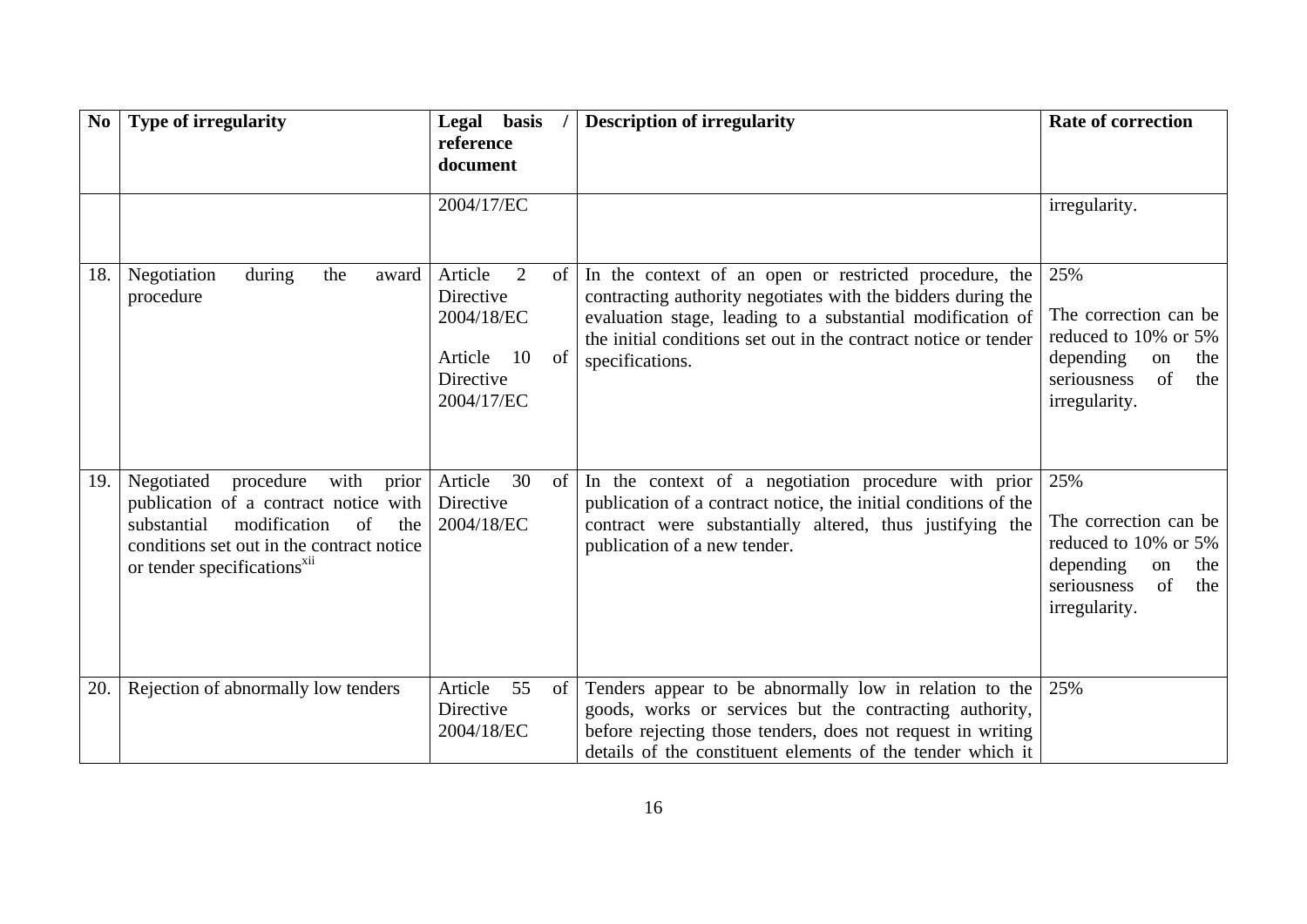| No  | Type of irregularity | Legal basis<br>reference<br>document                                                   | <b>Description of irregularity</b>                                                                                                                                                                                       | <b>Rate of correction</b> |
|-----|----------------------|----------------------------------------------------------------------------------------|--------------------------------------------------------------------------------------------------------------------------------------------------------------------------------------------------------------------------|---------------------------|
|     |                      | Article 57<br><sub>of</sub><br>Directive<br>2004/17/EC                                 | considers relevant.                                                                                                                                                                                                      |                           |
| 21. | Conflict of interest | Article<br>2<br>Directive<br>2004/18/EC<br>Article 10<br>of<br>Directive<br>2004/17/EC | of When a conflict of interest has been established by a<br>competent judicial or administrative body, either from the<br>part of the beneficiary of the contribution paid by the Union<br>or the contracting authority. | 100%                      |

#### **2.3.Contract implementation**

<span id="page-16-0"></span>

|     | $\bf{No}$   Type of irregularity                                                                                                                          | <b>basis</b><br>Legal<br>reference<br>document                    | <b>Description of irregularity</b>                                                                                                                                                                                                                                                                                                                                                  | <b>Rate of correction</b>                                                            |
|-----|-----------------------------------------------------------------------------------------------------------------------------------------------------------|-------------------------------------------------------------------|-------------------------------------------------------------------------------------------------------------------------------------------------------------------------------------------------------------------------------------------------------------------------------------------------------------------------------------------------------------------------------------|--------------------------------------------------------------------------------------|
| 22. | modification of the Article<br>Substantial<br>contract elements set out in the Directive<br>contract notice<br>$\alpha$<br>specifications <sup>xiii</sup> | $\alpha$ f<br>tender   $2004/18/EC$<br>Article<br>10<br>Directive | The essential elements of the award of the 25% of the amount of the contract<br>contract include but are not limited to<br>price $x_i$ <sup>xiv</sup> , nature of the works, the plus<br>completion period, the terms of payment,<br>of and the materials used. It is always<br>necessary to make an analysis on a case-<br>$2004/17/EC$ Case by-case basis of what is an essential | the value of the additional amount of the<br>contract resulting from the substantial |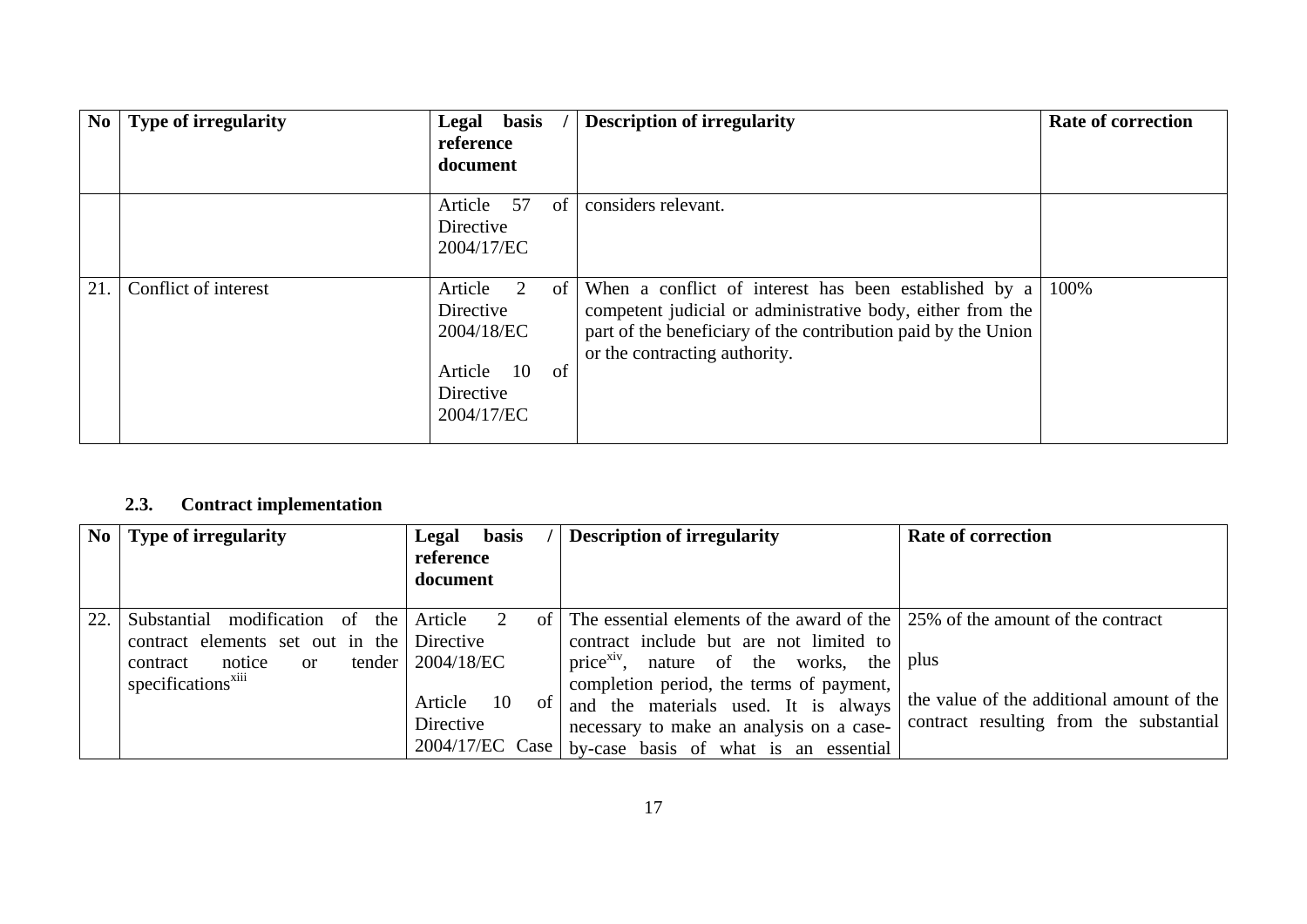| $\mathbf{N}\mathbf{0}$ | <b>Type of irregularity</b>               | basis<br>Legal<br>reference<br>document                                                                                                                                                                                                                                           | <b>Description of irregularity</b>                                                                                              | <b>Rate of correction</b>                                                                                                                                       |
|------------------------|-------------------------------------------|-----------------------------------------------------------------------------------------------------------------------------------------------------------------------------------------------------------------------------------------------------------------------------------|---------------------------------------------------------------------------------------------------------------------------------|-----------------------------------------------------------------------------------------------------------------------------------------------------------------|
|                        |                                           | law:<br>Case C-496/99 P,<br>CAS Succhi di<br>SpA,<br>Frutta<br>$[2004]$ ECR I-<br>3801 paragraphs<br>116 and 118<br>$C-340/02$ ,<br>Case<br>Commission<br>$\mathcal{V}$ .<br>[2004]<br>France<br><b>ECR I-9845</b><br>$C-91/08$ ,<br>Case<br>Wall AG, [2010]<br><b>ECR I-2815</b> | element.                                                                                                                        | modification of the contract elements.                                                                                                                          |
| 23.                    | Reduction in the scope of the<br>contract | Article<br>2<br>of  <br>Directive<br>2004/18/EC<br>10<br>of<br>Article<br>Directive<br>2004/17/EC                                                                                                                                                                                 | The contract was awarded in compliance<br>with the Directives, but was followed by a<br>reduction in the scope of the contract. | Value of the reduction in the scope<br>Plus<br>25% of the value of the final scope (only<br>when the reduction in the scope of the<br>contract is substantial). |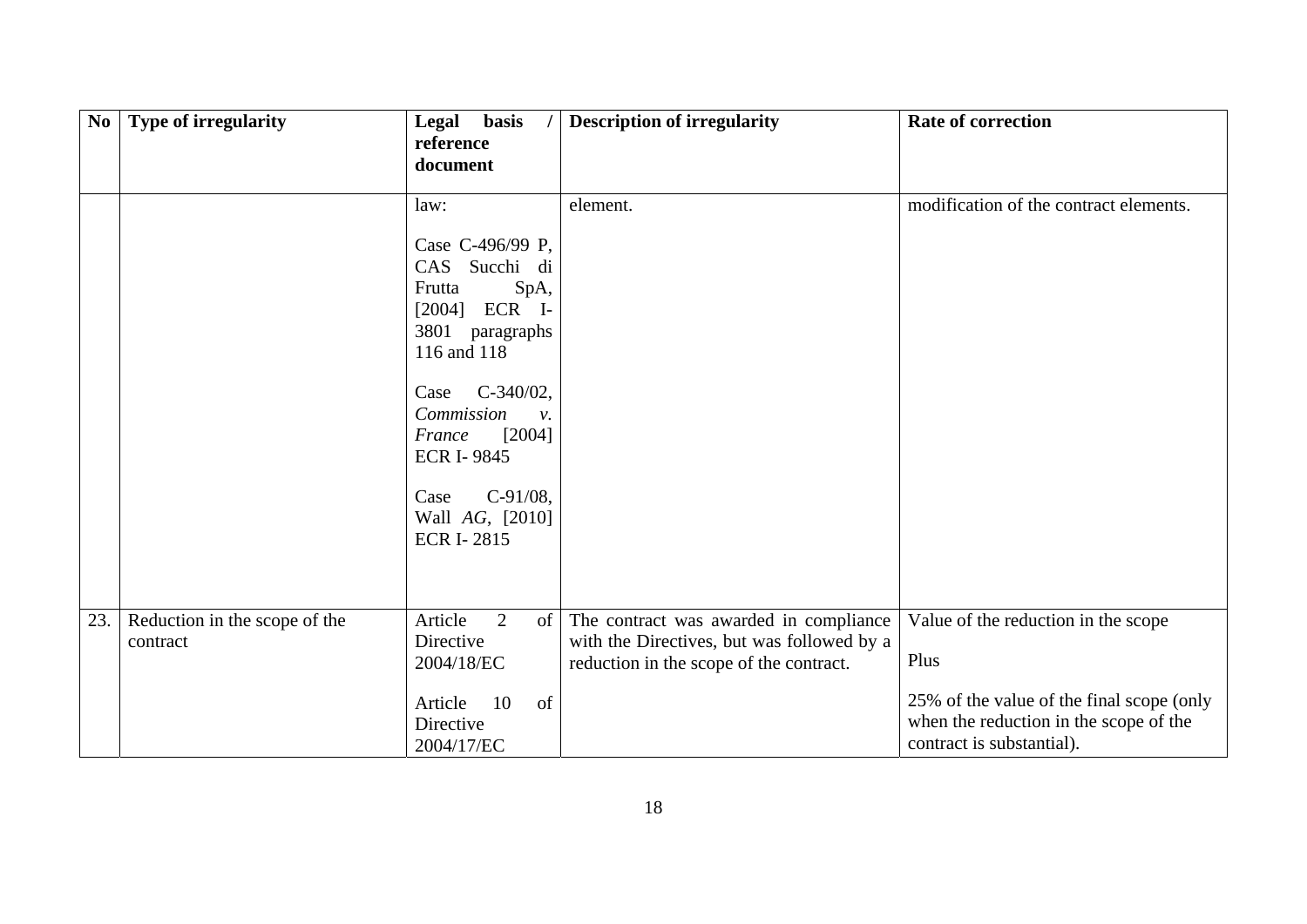| N <sub>0</sub> | <b>Type of irregularity</b>                                                                                                                                                                                                                                                                                                                                                                                                   | <b>basis</b><br>Legal<br>reference                                                            | <b>Description of irregularity</b>                                                                                                                                                                                                                                                                                                                                                                                                                                                                                         | <b>Rate of correction</b>                                                                                                                                                                                                                                                                                                                                                                                       |
|----------------|-------------------------------------------------------------------------------------------------------------------------------------------------------------------------------------------------------------------------------------------------------------------------------------------------------------------------------------------------------------------------------------------------------------------------------|-----------------------------------------------------------------------------------------------|----------------------------------------------------------------------------------------------------------------------------------------------------------------------------------------------------------------------------------------------------------------------------------------------------------------------------------------------------------------------------------------------------------------------------------------------------------------------------------------------------------------------------|-----------------------------------------------------------------------------------------------------------------------------------------------------------------------------------------------------------------------------------------------------------------------------------------------------------------------------------------------------------------------------------------------------------------|
|                |                                                                                                                                                                                                                                                                                                                                                                                                                               | document                                                                                      |                                                                                                                                                                                                                                                                                                                                                                                                                                                                                                                            |                                                                                                                                                                                                                                                                                                                                                                                                                 |
| 24.            | of<br>additional<br>Award<br>works/services/supplies<br>contracts<br>(if such award constitutes a<br>modification of the<br>substantial<br>original terms of the contract $xv$ )<br>without competition in the absence<br>of one of the following conditions<br>- extreme urgency brought about by<br>unforeseeable events;<br>- an unforeseen circumstance <sup>xv1</sup> for<br>complementary works, services,<br>supplies. | Point<br>1(c)<br>and<br>point<br>4(a)<br>of<br>31<br>Article<br>of<br>Directive<br>2004/18/EC | contract was awarded in<br>The<br>main<br>accordance with the relevant provisions,<br>but was followed by one or more<br>works/services/supplies<br>additional<br>contracts (whether or not formalised in<br>writing) awarded without complying with<br>the provisions of the Directives, i.e., the<br>provisions related to the negotiated<br>procedures without publication for reasons<br>of extreme urgency brought about by<br>unforeseeable events or for award of<br>complementary supplies, works and<br>services. | 100% of the value of the supplementary<br>contracts.<br>additional<br>Where<br>the<br>total<br>of<br>works/services/supplies<br>contracts<br>(whether or not formalised in writing)<br>awarded without complying with the<br>provisions of the Directives does not<br>exceed the thresholds of the Directives<br>and 50% of the value of the original<br>contract, the correction may be reduced<br>to $25\%$ . |
| 25.            | services<br>Additional<br>works<br><b>or</b><br>exceeding the limit laid down in the<br>relevant provisions                                                                                                                                                                                                                                                                                                                   | Last subparagraph<br>of $\S4(a)$ of Article<br>31 of Directive<br>2004/18/EC                  | The main contract was awarded in<br>accordance with the provisions of the<br>Directives, but was followed by one or<br>more supplementary contracts exceeding<br>the value of the original contract by more<br>than $50\%$ <sup>xvii</sup> .                                                                                                                                                                                                                                                                               | 100% of the amount exceeding 50% of<br>the value of the original contract                                                                                                                                                                                                                                                                                                                                       |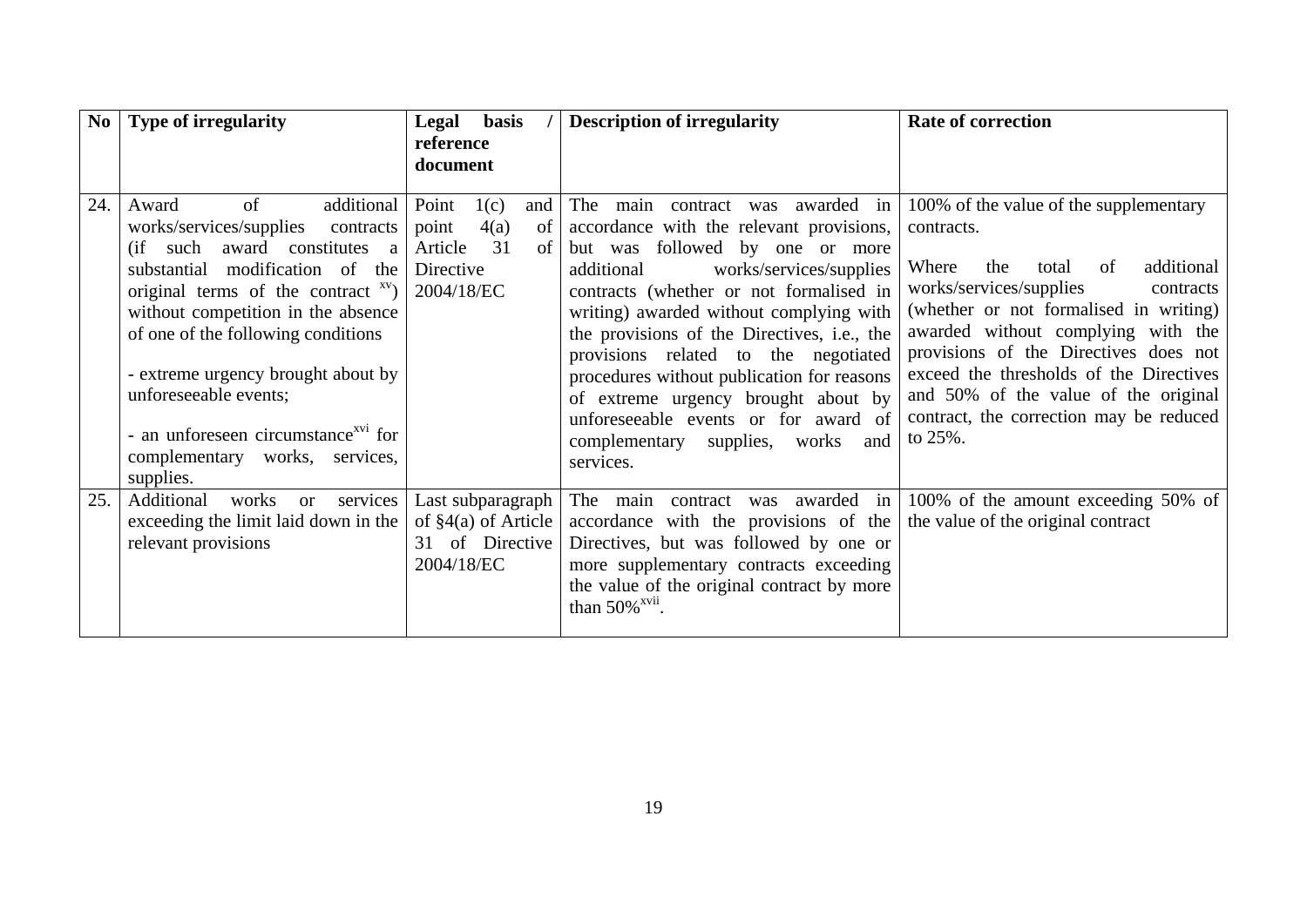### ENDNOTES:

<sup>i</sup> Public contracts below the thresholds for application of the Directives and public contracts for services listed in Annex I B to Directive 92/50/EEC, Annex XVI B to Directive 93/38/EEC, Annex II B to Directive 2004/18/EC and Annex XVII B to Directive 2004/17/EC.

ii In the context of the Structural Funds and Cohesion Fund, the following is noted.

The *"Guidance document on management verifications to be carried out by Member States on operations co-financed by the Structural Funds and the Cohesion Fund for the 2007 – 2013 programming period"* (COCOF note 08/0020/04 of 5 June 2008), sets out the Commission's view on how the management verifications should be organised in order to prevent and detect irregularities in the area of public procurement. As stated in this document, *"verifications should be carried out as soon as possible after the particular process has occurred as it is often difficult to take corrective action at a later date"*.

The Member State has the obligation to ensure that operations are selected for funding in accordance with applicable EU and national rules (Articles 60(a)-(b) and 61(b)ii of Council Regulation (EC) No 1083/2006), including those related to public procurement:

a) When the national ex-ante control detects that the tender procedure used for a public contract is in breach of public procurement rules and this **contract has not been signed yet,** the managing authority should recommend the beneficiary to launch a new tender procedure in full compliance with the mentioned rules if the launching of a new tender does not entail significant additional costs. In case no new tender is launched, the managing authority shall correct the irregularity, by applying these guidelines or stricter rules defined at national level.

b) If an irregularity is detected **after the contract has been signed and the operation has been approved for funding** (at any stage of the project's cycle), the managing authority shall correct the irregularity, by applying these guidelines or stricter rules defined at national level.

iii Depending on the date when the contract procedure was launched, the following Directives are relevant: 86/665/EEC, 92/50/EEC, 93/36/EEC, 93/37/EEC, 93/38/EEC, 92/13/EEC, 2001/78/EC, 2004/17/EC, 2004/18/EC. This is only an indicative list.

<sup>iv</sup> For the period 2000-2006, the "Guidelines on the principles, criteria and indicative scales to be applied by the Commission departments in determining financial corrections under Article 39(3) of Regulation (EC) No 1260/1999" were adopted by Commission Decision C/2001/476. A similar document was adopted for the Cohesion Fund (see Commission Decision C/2002/2871).

v Cases C-324/98 *Telaustria* [2000] ECR I-10745, paragraph 62, C-231/03 *Coname*, [2005] ECR I-7287, paragraphs 16 to 19 and C-458/03 *Parking Brixen*, [2005] ECR I-8585, paragraph 49.

<sup>vi</sup> The concept of "sufficient degree of advertising" implies, in particular, the following considerations:

a) The principles of equal treatment and non-discrimination imply an **obligation of transparency**, which consists in ensuring, for the benefit of any potential bidder, **<sup>a</sup> degree of advertising sufficient to enable the contract to be subject to competition**. The obligation of transparency requires that an **undertaking located in another**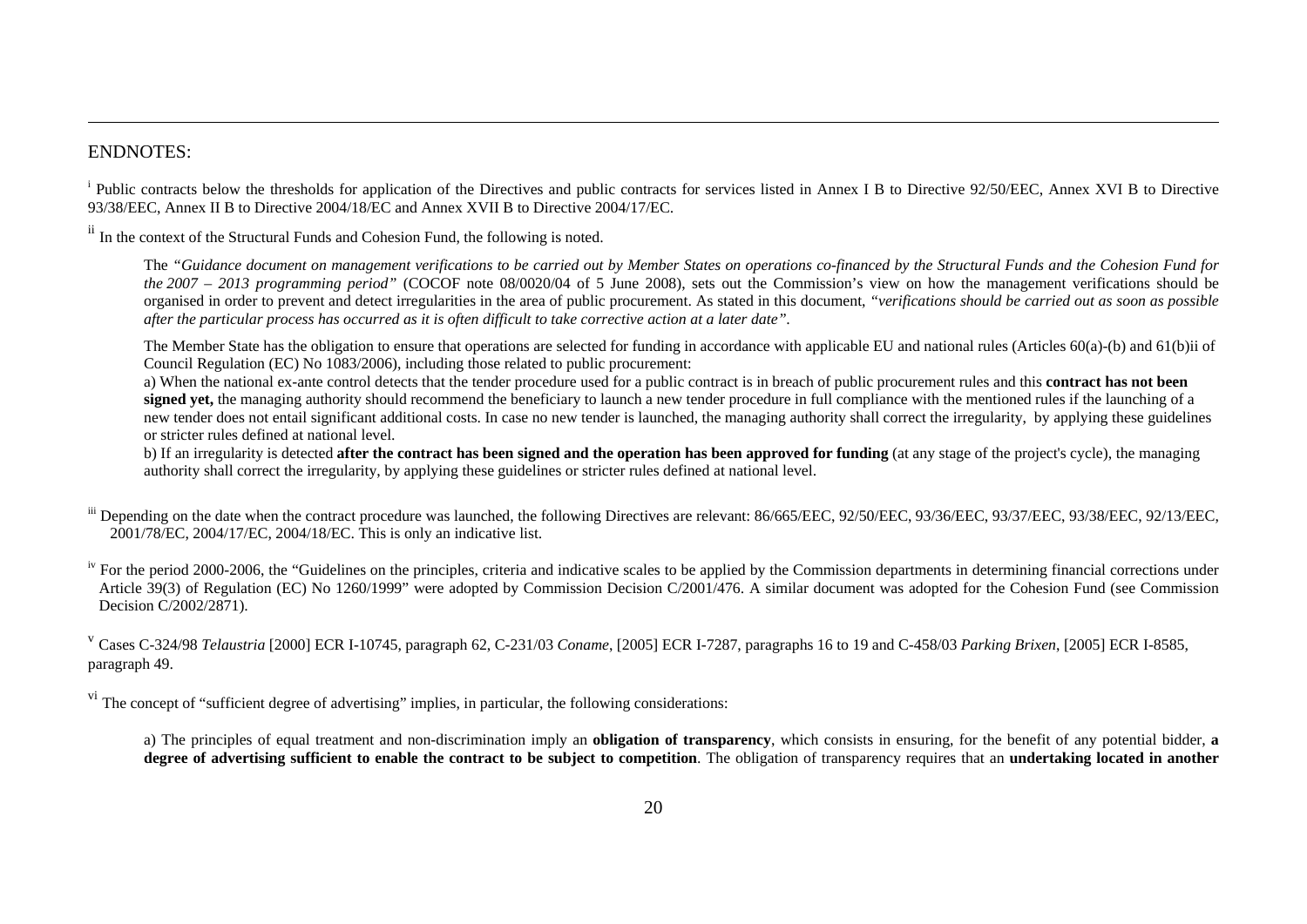**Member State can have access to appropriate information regarding the contract before it is awarded**, so that, if it so wishes, it would be **in a position to express its interest** in obtaining the contract.

b) For individual cases where, because of particular circumstances such as a very modest economic interest at stake, a contract award would be of no interest to economic operators located in other Member States. In such a case the effects on the fundamental freedoms are to be regarded as too uncertain and indirect to warrant the application of standards derived from primary Community law and consequently there is no ground for application of financial corrections.

It is the responsibility of the individual contracting entities to decide whether an intended contract award might potentially be of interest to economic operators located in other Member States. In the view of the Commission, this decision has to be based on an evaluation of the individual circumstances of the case, such as the subject-matter of the contract, its estimated value, the specifics of the sector concerned (size and structure of the market, commercial practices, etc.) and the geographic location of the place of performance.

vii See the judgment in Case C-507/03, *Commission v. Ireland*, [2007] ECR I-9777, paragraph 32.

viii Case T-384/10, Spain/Commission (GIASA), OJ C 225, 3.8.2013, p. 63–63.

<sup>ix</sup> For contracts not (or not fully) subject to the Directives, there is a need to determine the existence of a certain cross-border interest or a breach of national legislation on public procurement. On this matter, see section 1.2.2 of the present guidelines. If there is cross-border interest or a breach of national law, there is a need to determine what level of publicity should have been applied in that case. In this context, as stated in section 2.1.1 of the Commission interpretative communication n° 2006/C 179/02, the obligation of transparency requires that an undertaking located in another Member State has access to appropriate information regarding the contract before it is awarded, so that, if it so wishes, it would be in a position to submit a tender or to express its interest in obtaining that contract. In practice, this implies that either the contract notice was published at national level (following the national legislation or rules in that regard) or the basic standards for the advertising of contracts were respected. See more details on these standards on section 2.1 of the mentioned Commission interpretative communication.

<sup>x</sup> These time limits are applicable to restricted procedures and negotiated procedures with publication of a contract notice.

<sup>xi</sup> These time limits are applicable to restricted procedures and negotiated procedures with publication of a contract notice.

<sup>xii</sup> A limited degree of flexibility can be applied to the modifications of a contract after its award even where such possibility as well as for the relevant detailed rules for implementation are not provided for in a clear and precise manner in the tender notice or in the tender documents (see point 118 of ECJ Case C-496/99, *Succhi di frutta*). When this possibility is not foreseen in the tender documentation, contract modifications are admitted if they are not substantial. A modification is considered substantial if:

(a) the contracting authority introduces conditions, which, had they been part of the initial tender procedure, would have allowed for the admission of tenderers other than those initially admitted;

(b) the modification allows award of a tender to a tenderer other than the one initially accepted;